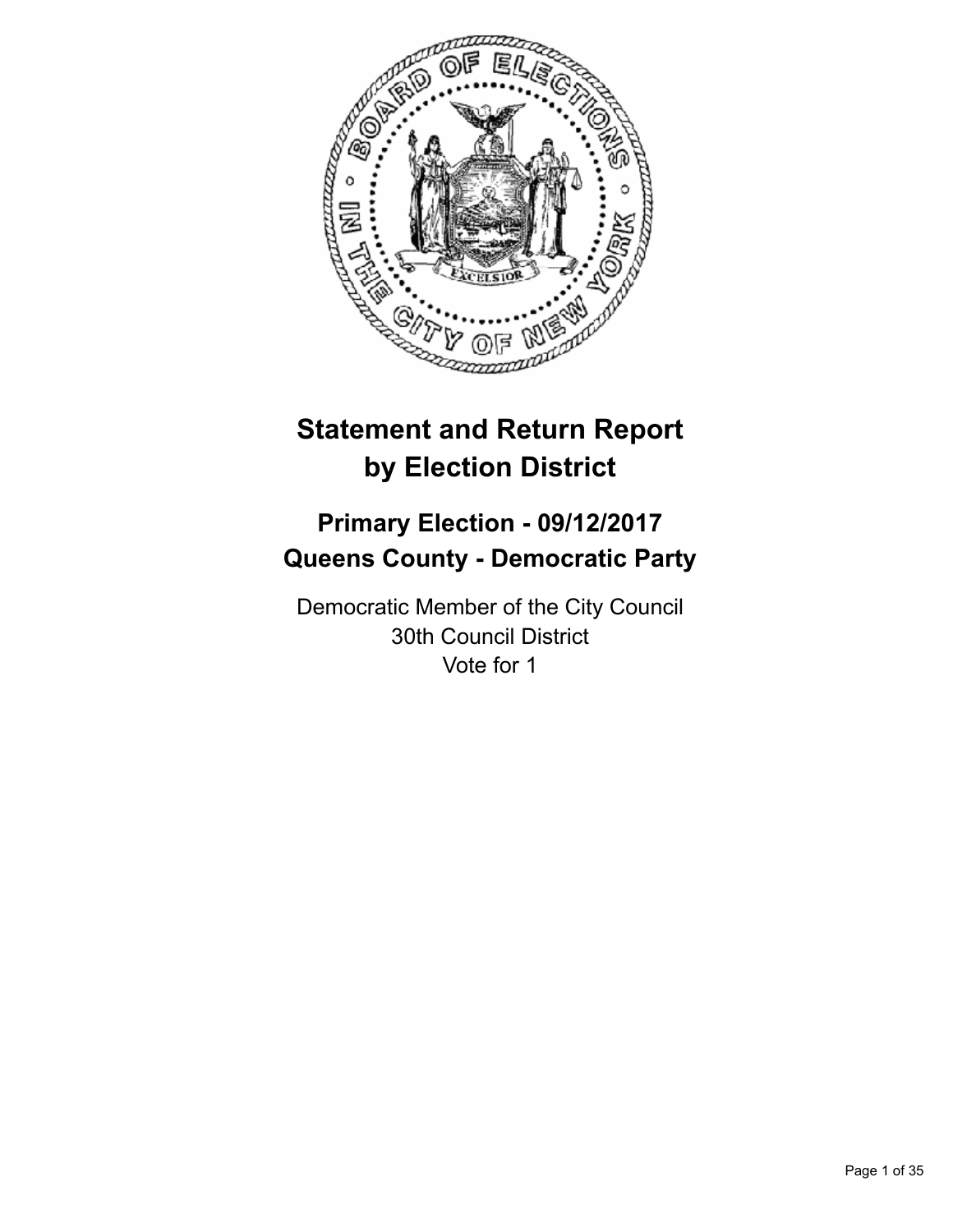

| PUBLIC COUNTER                                           | 96             |
|----------------------------------------------------------|----------------|
| MANUALLY COUNTED EMERGENCY                               | 0              |
| ABSENTEE / MILITARY                                      |                |
| AFFIDAVIT                                                |                |
| Total Ballots                                            | 98             |
| Less - Inapplicable Federal/Special Presidential Ballots | $\mathbf{0}$   |
| <b>Total Applicable Ballots</b>                          | 98             |
| ELIZABETH S. CROWLEY                                     | 73             |
| ROBERT F. HOLDEN                                         | 23             |
| <b>Total Votes</b>                                       | 96             |
| Unrecorded                                               | $\overline{2}$ |

## **014/28**

| <b>PUBLIC COUNTER</b>                                    | 57 |
|----------------------------------------------------------|----|
| <b>MANUALLY COUNTED EMERGENCY</b>                        | 0  |
| ABSENTEE / MILITARY                                      | 2  |
| AFFIDAVIT                                                | 0  |
| <b>Total Ballots</b>                                     | 59 |
| Less - Inapplicable Federal/Special Presidential Ballots | 0  |
| <b>Total Applicable Ballots</b>                          | 59 |
| ELIZABETH S. CROWLEY                                     | 49 |
| ROBERT F. HOLDEN                                         | 10 |
| <b>Total Votes</b>                                       | 59 |

| PUBLIC COUNTER                                           | 96             |
|----------------------------------------------------------|----------------|
| <b>MANUALLY COUNTED EMERGENCY</b>                        | 0              |
| ABSENTEE / MILITARY                                      | $\overline{2}$ |
| AFFIDAVIT                                                | 2              |
| <b>Total Ballots</b>                                     | 100            |
| Less - Inapplicable Federal/Special Presidential Ballots | 0              |
| <b>Total Applicable Ballots</b>                          | 100            |
|                                                          |                |
| ELIZABETH S. CROWLEY                                     | 77             |
| ROBERT F. HOLDEN                                         | 20             |
| FELIPE PINEDA (WRITE-IN)                                 |                |
| <b>Total Votes</b>                                       | 98             |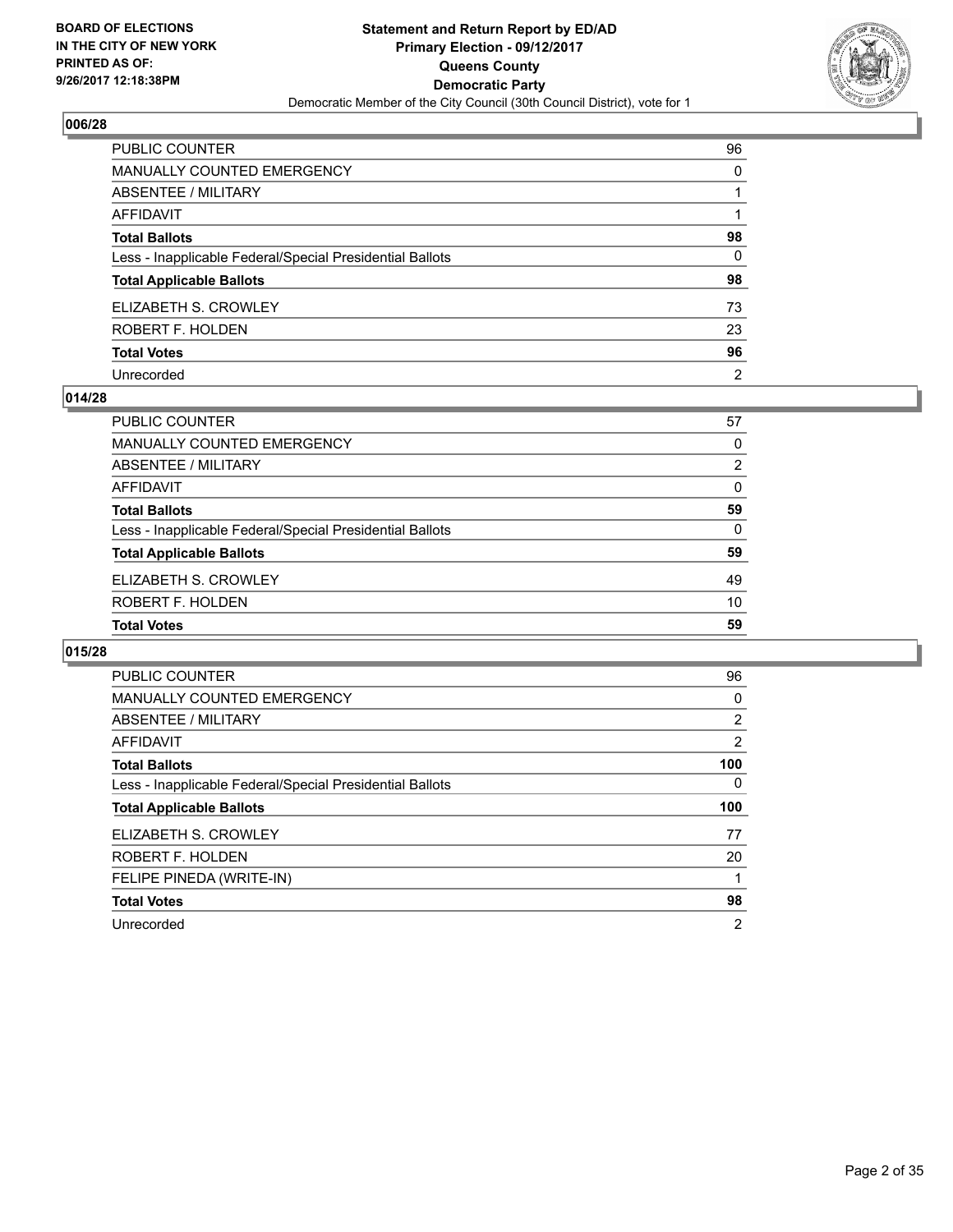

| PUBLIC COUNTER                                           | 72 |
|----------------------------------------------------------|----|
| <b>MANUALLY COUNTED EMERGENCY</b>                        | 0  |
| <b>ABSENTEE / MILITARY</b>                               | 0  |
| <b>AFFIDAVIT</b>                                         |    |
| <b>Total Ballots</b>                                     | 73 |
| Less - Inapplicable Federal/Special Presidential Ballots | 0  |
| <b>Total Applicable Ballots</b>                          | 73 |
| ELIZABETH S. CROWLEY                                     | 45 |
| ROBERT F. HOLDEN                                         | 27 |
| <b>Total Votes</b>                                       | 72 |
| Unrecorded                                               |    |

#### **017/28**

| <b>PUBLIC COUNTER</b>                                    | 73 |
|----------------------------------------------------------|----|
| <b>MANUALLY COUNTED EMERGENCY</b>                        | 0  |
| ABSENTEE / MILITARY                                      | 0  |
| AFFIDAVIT                                                | 0  |
| <b>Total Ballots</b>                                     | 73 |
| Less - Inapplicable Federal/Special Presidential Ballots | 0  |
| <b>Total Applicable Ballots</b>                          | 73 |
| ELIZABETH S. CROWLEY                                     | 51 |
| ROBERT F. HOLDEN                                         | 21 |
| <b>Total Votes</b>                                       | 72 |
| Unrecorded                                               |    |

| PUBLIC COUNTER                                           | 55 |
|----------------------------------------------------------|----|
| <b>MANUALLY COUNTED EMERGENCY</b>                        | 0  |
| ABSENTEE / MILITARY                                      | 0  |
| <b>AFFIDAVIT</b>                                         | 0  |
| <b>Total Ballots</b>                                     | 55 |
| Less - Inapplicable Federal/Special Presidential Ballots | 0  |
| <b>Total Applicable Ballots</b>                          | 55 |
|                                                          |    |
| ELIZABETH S. CROWLEY                                     | 39 |
| ROBERT F. HOLDEN                                         | 14 |
| MICHAEL G MILLER (WRITE-IN)                              |    |
| <b>Total Votes</b>                                       | 54 |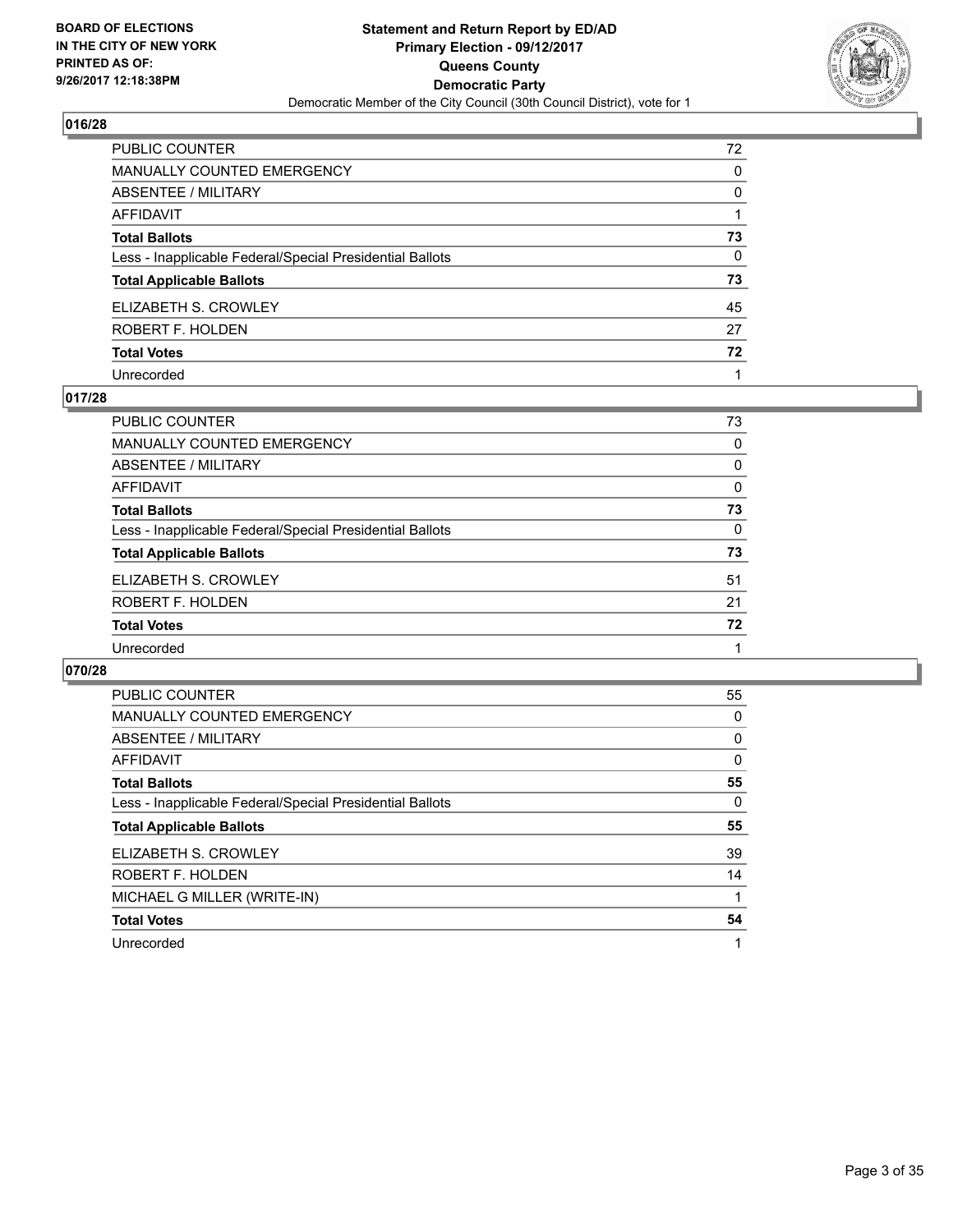

| PUBLIC COUNTER                                           | 70           |
|----------------------------------------------------------|--------------|
| <b>MANUALLY COUNTED EMERGENCY</b>                        | 0            |
| <b>ABSENTEE / MILITARY</b>                               |              |
| AFFIDAVIT                                                | $\Omega$     |
| <b>Total Ballots</b>                                     | 71           |
| Less - Inapplicable Federal/Special Presidential Ballots | $\mathbf{0}$ |
| <b>Total Applicable Ballots</b>                          | 71           |
| ELIZABETH S. CROWLEY                                     | 52           |
| ROBERT F. HOLDEN                                         | 18           |
| <b>BO DIETL (WRITE-IN)</b>                               |              |
| <b>Total Votes</b>                                       | 71           |

## **072/28**

| PUBLIC COUNTER                                           | 88 |
|----------------------------------------------------------|----|
| <b>MANUALLY COUNTED EMERGENCY</b>                        | 0  |
| ABSENTEE / MILITARY                                      | 0  |
| <b>AFFIDAVIT</b>                                         | 0  |
| <b>Total Ballots</b>                                     | 88 |
| Less - Inapplicable Federal/Special Presidential Ballots | 0  |
| <b>Total Applicable Ballots</b>                          | 88 |
| ELIZABETH S. CROWLEY                                     | 49 |
| ROBERT F. HOLDEN                                         | 36 |
| <b>Total Votes</b>                                       | 85 |
| Unrecorded                                               | 3  |
|                                                          |    |

| <b>Total Votes</b>                                       | 61 |
|----------------------------------------------------------|----|
| ROBERT F. HOLDEN                                         | 27 |
| ELIZABETH S. CROWLEY                                     | 34 |
| <b>Total Applicable Ballots</b>                          | 61 |
| Less - Inapplicable Federal/Special Presidential Ballots | 0  |
| <b>Total Ballots</b>                                     | 61 |
| AFFIDAVIT                                                | 0  |
| ABSENTEE / MILITARY                                      | 4  |
| MANUALLY COUNTED EMERGENCY                               | 0  |
| <b>PUBLIC COUNTER</b>                                    | 57 |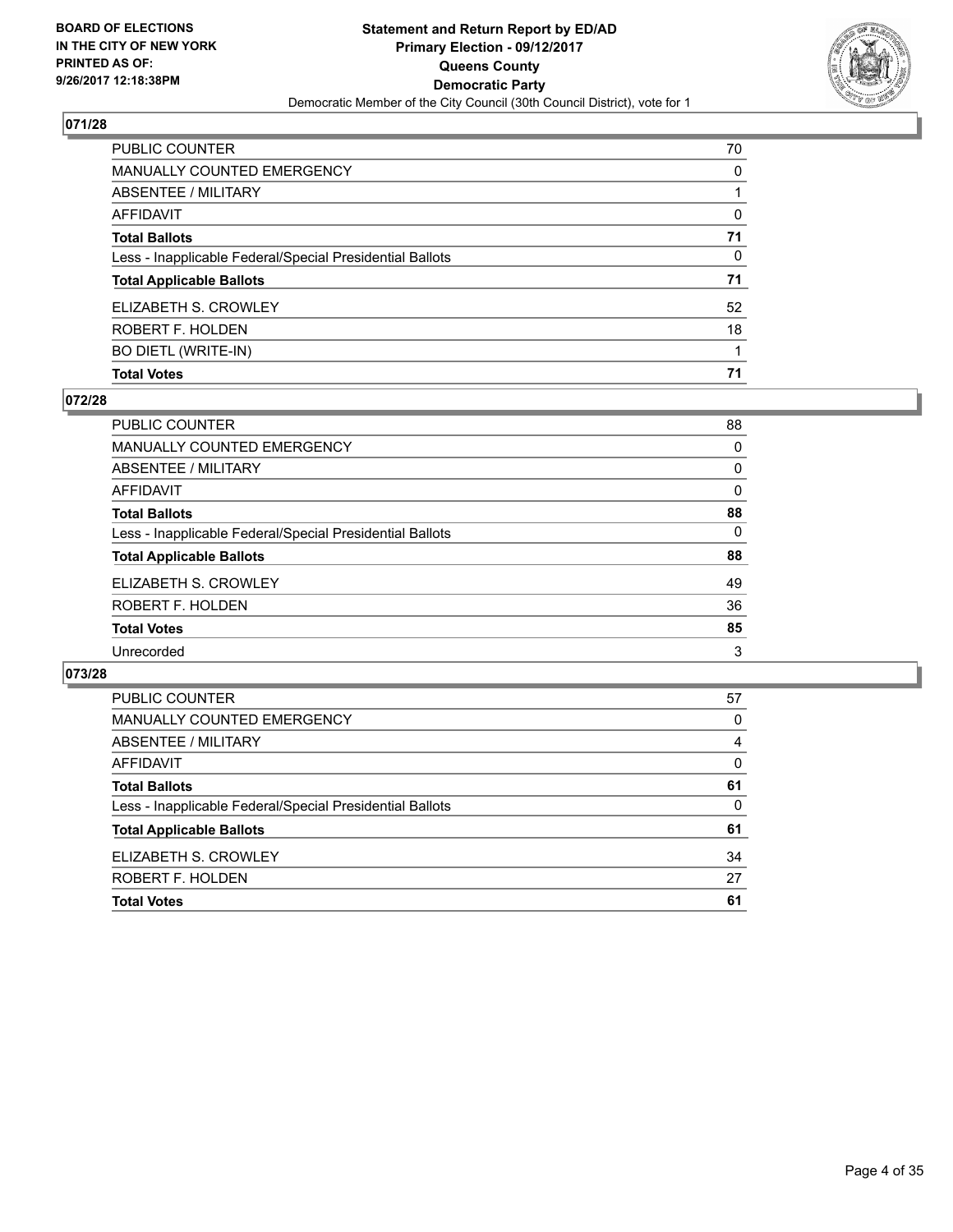

| <b>PUBLIC COUNTER</b>                                    | 67 |
|----------------------------------------------------------|----|
| <b>MANUALLY COUNTED EMERGENCY</b>                        | 0  |
| ABSENTEE / MILITARY                                      | 5  |
| AFFIDAVIT                                                | 0  |
| <b>Total Ballots</b>                                     | 72 |
| Less - Inapplicable Federal/Special Presidential Ballots | 0  |
| <b>Total Applicable Ballots</b>                          | 72 |
| ELIZABETH S. CROWLEY                                     | 37 |
| ROBERT F. HOLDEN                                         | 35 |
| <b>Total Votes</b>                                       | 72 |

## **075/28**

| PUBLIC COUNTER                                           | 131            |
|----------------------------------------------------------|----------------|
| MANUALLY COUNTED EMERGENCY                               | 0              |
| ABSENTEE / MILITARY                                      | $\overline{2}$ |
| AFFIDAVIT                                                | 0              |
| <b>Total Ballots</b>                                     | 133            |
| Less - Inapplicable Federal/Special Presidential Ballots | $\Omega$       |
| <b>Total Applicable Ballots</b>                          | 133            |
| ELIZABETH S. CROWLEY                                     | 58             |
| ROBERT F. HOLDEN                                         | 75             |
| <b>Total Votes</b>                                       | 133            |
|                                                          |                |

## **076/28**

| <b>PUBLIC COUNTER</b>                                    | 78 |
|----------------------------------------------------------|----|
| <b>MANUALLY COUNTED EMERGENCY</b>                        | 0  |
| ABSENTEE / MILITARY                                      | 6  |
| AFFIDAVIT                                                | 0  |
| <b>Total Ballots</b>                                     | 84 |
| Less - Inapplicable Federal/Special Presidential Ballots | 0  |
| <b>Total Applicable Ballots</b>                          | 84 |
| ELIZABETH S. CROWLEY                                     | 44 |
| ROBERT F. HOLDEN                                         | 40 |
| <b>Total Votes</b>                                       | 84 |

| PUBLIC COUNTER                                           | 89             |
|----------------------------------------------------------|----------------|
| <b>MANUALLY COUNTED EMERGENCY</b>                        | 0              |
| <b>ABSENTEE / MILITARY</b>                               | 5              |
| AFFIDAVIT                                                | $\overline{2}$ |
| <b>Total Ballots</b>                                     | 96             |
| Less - Inapplicable Federal/Special Presidential Ballots | 0              |
| <b>Total Applicable Ballots</b>                          | 96             |
| ELIZABETH S. CROWLEY                                     | 47             |
| ROBERT F. HOLDEN                                         | 45             |
| <b>Total Votes</b>                                       | 92             |
| Unrecorded                                               | 4              |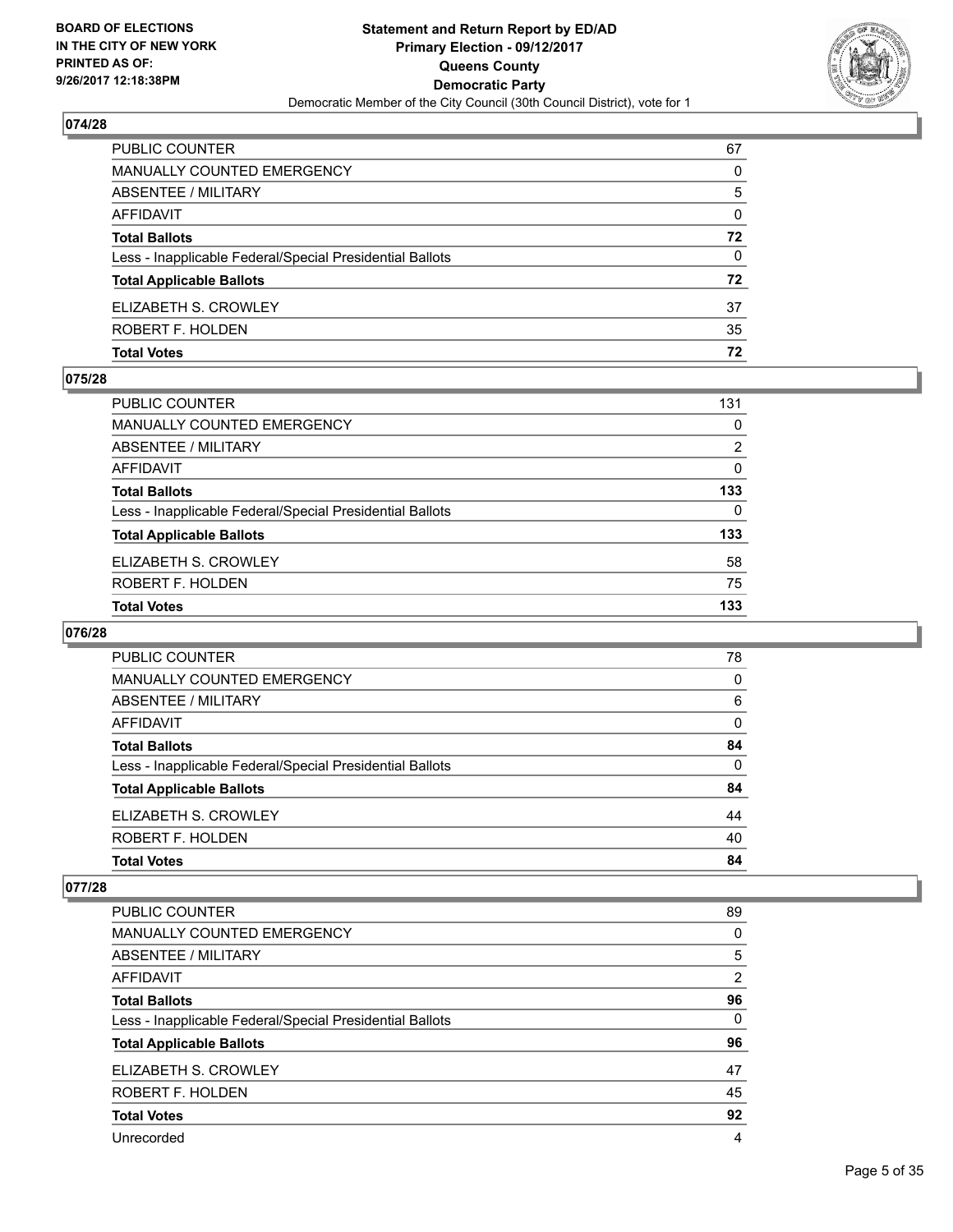

| PUBLIC COUNTER                                           | 40 |
|----------------------------------------------------------|----|
| <b>MANUALLY COUNTED EMERGENCY</b>                        | 0  |
| <b>ABSENTEE / MILITARY</b>                               |    |
| AFFIDAVIT                                                | 0  |
| <b>Total Ballots</b>                                     | 41 |
| Less - Inapplicable Federal/Special Presidential Ballots | 0  |
| <b>Total Applicable Ballots</b>                          | 41 |
| ELIZABETH S. CROWLEY                                     | 24 |
| ROBERT F. HOLDEN                                         | 16 |
| <b>Total Votes</b>                                       | 40 |
| Unrecorded                                               |    |

#### **079/28**

| 0        |
|----------|
| $\Omega$ |
| $\Omega$ |
| 0        |
| 0        |
| 0        |
| 0        |
| 0        |
| 0        |
| 0        |
|          |

| PUBLIC COUNTER                                           | 66 |
|----------------------------------------------------------|----|
| <b>MANUALLY COUNTED EMERGENCY</b>                        | 0  |
| ABSENTEE / MILITARY                                      |    |
| AFFIDAVIT                                                | 0  |
| <b>Total Ballots</b>                                     | 67 |
| Less - Inapplicable Federal/Special Presidential Ballots | 0  |
| <b>Total Applicable Ballots</b>                          | 67 |
| ELIZABETH S. CROWLEY                                     | 41 |
| ROBERT F. HOLDEN                                         | 26 |
| <b>Total Votes</b>                                       | 67 |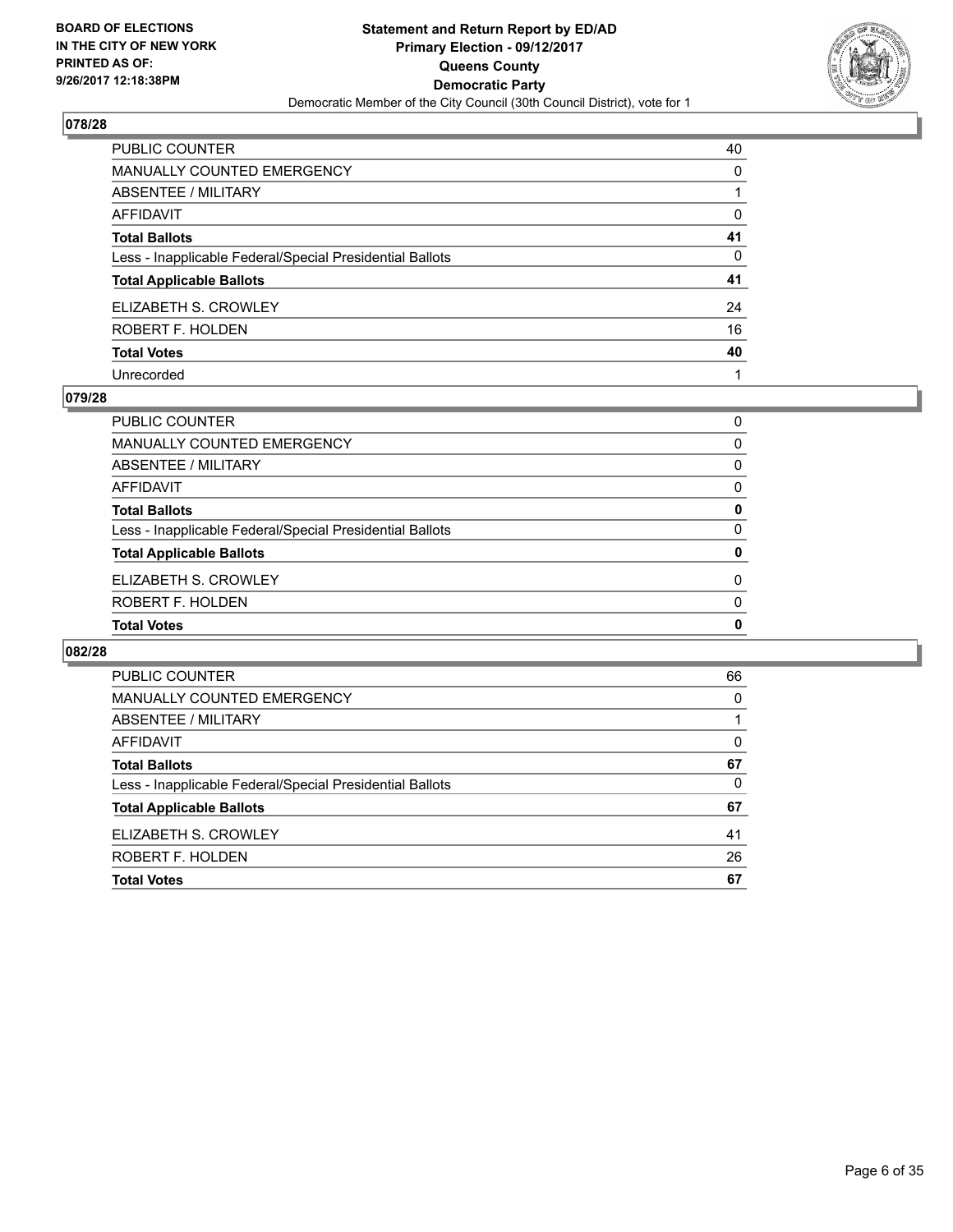

| <b>PUBLIC COUNTER</b>                                    | 78             |
|----------------------------------------------------------|----------------|
| <b>MANUALLY COUNTED EMERGENCY</b>                        | 0              |
| ABSENTEE / MILITARY                                      | 3              |
| AFFIDAVIT                                                | 0              |
| <b>Total Ballots</b>                                     | 81             |
| Less - Inapplicable Federal/Special Presidential Ballots | 0              |
| <b>Total Applicable Ballots</b>                          | 81             |
| ELIZABETH S. CROWLEY                                     | 53             |
| ROBERT F. HOLDEN                                         | 26             |
| <b>Total Votes</b>                                       | 79             |
| Unrecorded                                               | $\overline{2}$ |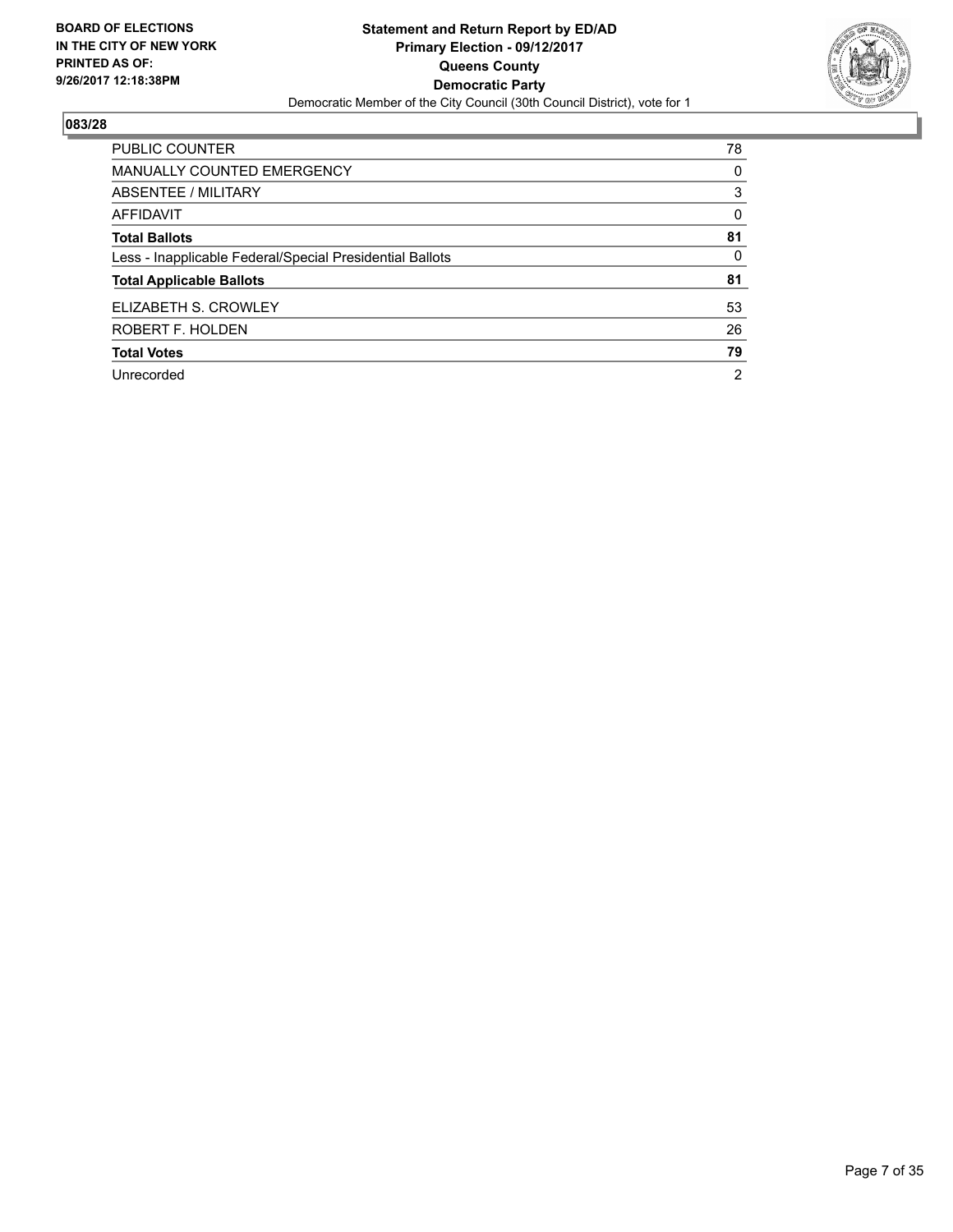

| PUBLIC COUNTER                                           | 87 |
|----------------------------------------------------------|----|
| <b>MANUALLY COUNTED EMERGENCY</b>                        | 0  |
| ABSENTEE / MILITARY                                      |    |
| AFFIDAVIT                                                | 0  |
| <b>Total Ballots</b>                                     | 88 |
| Less - Inapplicable Federal/Special Presidential Ballots | 0  |
| <b>Total Applicable Ballots</b>                          | 88 |
| ELIZABETH S. CROWLEY                                     | 42 |
| ROBERT F. HOLDEN                                         | 43 |
| <b>Total Votes</b>                                       | 85 |
| Unrecorded                                               | 3  |

#### **005/30**

| <b>PUBLIC COUNTER</b>                                    | 104 |
|----------------------------------------------------------|-----|
| <b>MANUALLY COUNTED EMERGENCY</b>                        | 0   |
| ABSENTEE / MILITARY                                      |     |
| AFFIDAVIT                                                | 0   |
| <b>Total Ballots</b>                                     | 105 |
| Less - Inapplicable Federal/Special Presidential Ballots | 0   |
| <b>Total Applicable Ballots</b>                          | 105 |
| ELIZABETH S. CROWLEY                                     | 61  |
| ROBERT F. HOLDEN                                         | 44  |
| <b>Total Votes</b>                                       | 105 |

| <b>PUBLIC COUNTER</b>                                    | 120 |
|----------------------------------------------------------|-----|
| <b>MANUALLY COUNTED EMERGENCY</b>                        | 0   |
| ABSENTEE / MILITARY                                      | 2   |
| AFFIDAVIT                                                | 0   |
| <b>Total Ballots</b>                                     | 122 |
| Less - Inapplicable Federal/Special Presidential Ballots | 0   |
| <b>Total Applicable Ballots</b>                          | 122 |
| ELIZABETH S. CROWLEY                                     | 43  |
| <b>ROBERT F. HOLDEN</b>                                  | 79  |
| <b>Total Votes</b>                                       | 122 |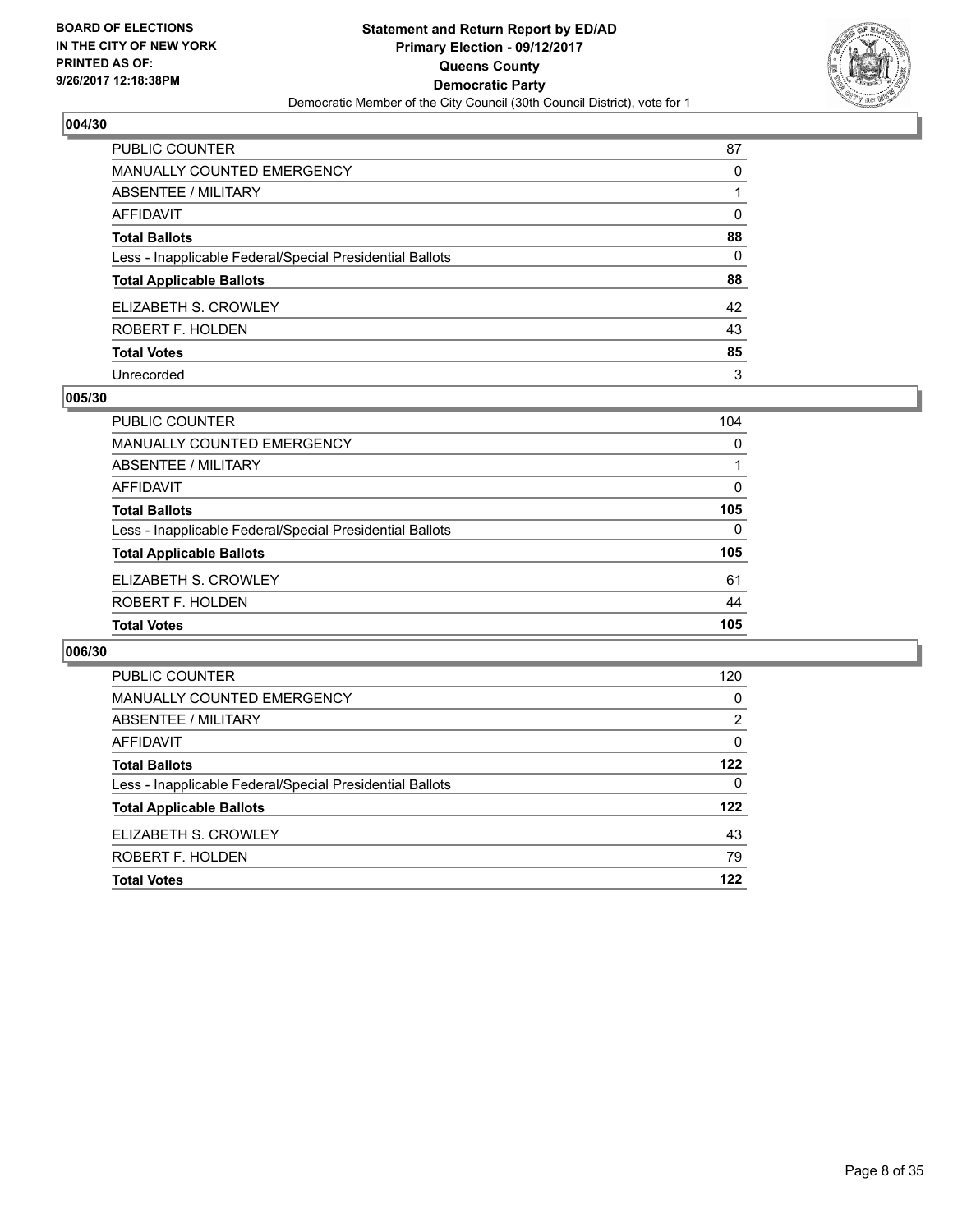

| PUBLIC COUNTER                                           | 112 |
|----------------------------------------------------------|-----|
| MANUALLY COUNTED EMERGENCY                               | 0   |
| ABSENTEE / MILITARY                                      | 3   |
| <b>AFFIDAVIT</b>                                         | 0   |
| <b>Total Ballots</b>                                     | 115 |
| Less - Inapplicable Federal/Special Presidential Ballots | 0   |
| <b>Total Applicable Ballots</b>                          | 115 |
| ELIZABETH S. CROWLEY                                     | 49  |
| ROBERT F. HOLDEN                                         | 65  |
| <b>Total Votes</b>                                       | 114 |
| Unrecorded                                               |     |

#### **008/30**

| <b>PUBLIC COUNTER</b>                                    | 126 |
|----------------------------------------------------------|-----|
| <b>MANUALLY COUNTED EMERGENCY</b>                        | 0   |
| ABSENTEE / MILITARY                                      | 6   |
| AFFIDAVIT                                                | 0   |
| <b>Total Ballots</b>                                     | 132 |
| Less - Inapplicable Federal/Special Presidential Ballots | 0   |
| <b>Total Applicable Ballots</b>                          | 132 |
| ELIZABETH S. CROWLEY                                     | 51  |
| ROBERT F. HOLDEN                                         | 81  |
| <b>Total Votes</b>                                       | 132 |

| <b>PUBLIC COUNTER</b>                                    | 78 |
|----------------------------------------------------------|----|
| <b>MANUALLY COUNTED EMERGENCY</b>                        | 0  |
| ABSENTEE / MILITARY                                      | 3  |
| AFFIDAVIT                                                | 0  |
| <b>Total Ballots</b>                                     | 81 |
| Less - Inapplicable Federal/Special Presidential Ballots | 0  |
| <b>Total Applicable Ballots</b>                          | 81 |
| ELIZABETH S. CROWLEY                                     | 29 |
| ROBERT F. HOLDEN                                         | 52 |
| <b>Total Votes</b>                                       | 81 |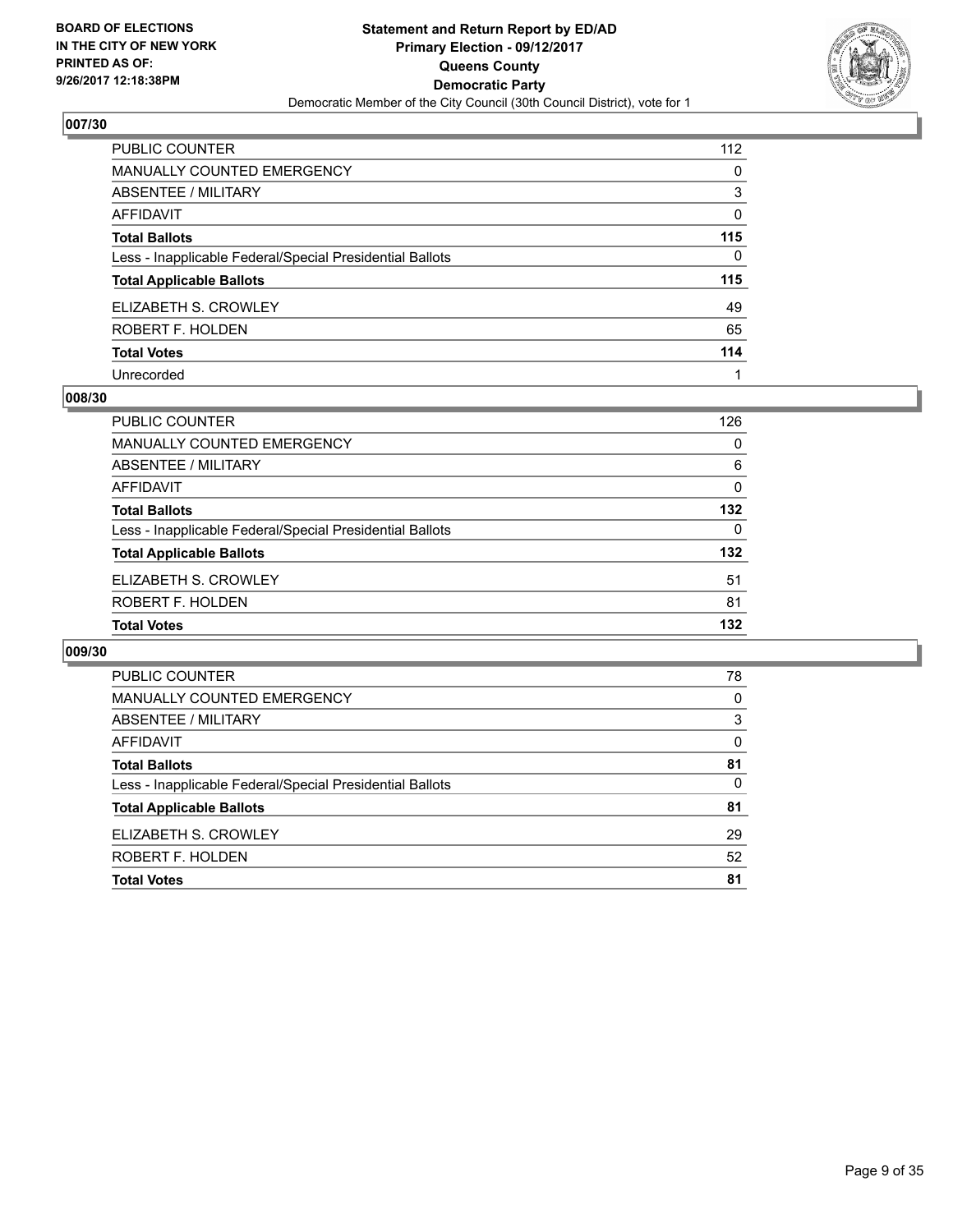

| PUBLIC COUNTER                                           | 82       |
|----------------------------------------------------------|----------|
| <b>MANUALLY COUNTED EMERGENCY</b>                        | $\Omega$ |
| <b>ABSENTEE / MILITARY</b>                               | 3        |
| <b>AFFIDAVIT</b>                                         | $\Omega$ |
| <b>Total Ballots</b>                                     | 85       |
| Less - Inapplicable Federal/Special Presidential Ballots | 0        |
| <b>Total Applicable Ballots</b>                          | 85       |
| ELIZABETH S. CROWLEY                                     | 40       |
| ROBERT F. HOLDEN                                         | 42       |
| <b>Total Votes</b>                                       | 82       |
| Unrecorded                                               | 3        |

## **011/30**

| <b>PUBLIC COUNTER</b>                                    | 78 |
|----------------------------------------------------------|----|
| MANUALLY COUNTED EMERGENCY                               | 0  |
| ABSENTEE / MILITARY                                      | 6  |
| AFFIDAVIT                                                |    |
| <b>Total Ballots</b>                                     | 85 |
| Less - Inapplicable Federal/Special Presidential Ballots | 0  |
| <b>Total Applicable Ballots</b>                          | 85 |
| ELIZABETH S. CROWLEY                                     | 49 |
| ROBERT F. HOLDEN                                         | 36 |
| <b>Total Votes</b>                                       | 85 |

## **012/30**

| <b>PUBLIC COUNTER</b>                                    | 79 |
|----------------------------------------------------------|----|
| MANUALLY COUNTED EMERGENCY                               | 0  |
| ABSENTEE / MILITARY                                      | 2  |
| AFFIDAVIT                                                | 0  |
| <b>Total Ballots</b>                                     | 81 |
| Less - Inapplicable Federal/Special Presidential Ballots | 0  |
| <b>Total Applicable Ballots</b>                          | 81 |
| ELIZABETH S. CROWLEY                                     | 31 |
| ROBERT F. HOLDEN                                         | 50 |
| <b>Total Votes</b>                                       | 81 |

| PUBLIC COUNTER                                           | 89 |
|----------------------------------------------------------|----|
| MANUALLY COUNTED EMERGENCY                               | 0  |
| ABSENTEE / MILITARY                                      | 0  |
| AFFIDAVIT                                                | 0  |
| <b>Total Ballots</b>                                     | 89 |
| Less - Inapplicable Federal/Special Presidential Ballots | 0  |
| <b>Total Applicable Ballots</b>                          | 89 |
| ELIZABETH S. CROWLEY                                     | 35 |
| ROBERT F. HOLDEN                                         | 54 |
| <b>Total Votes</b>                                       | 89 |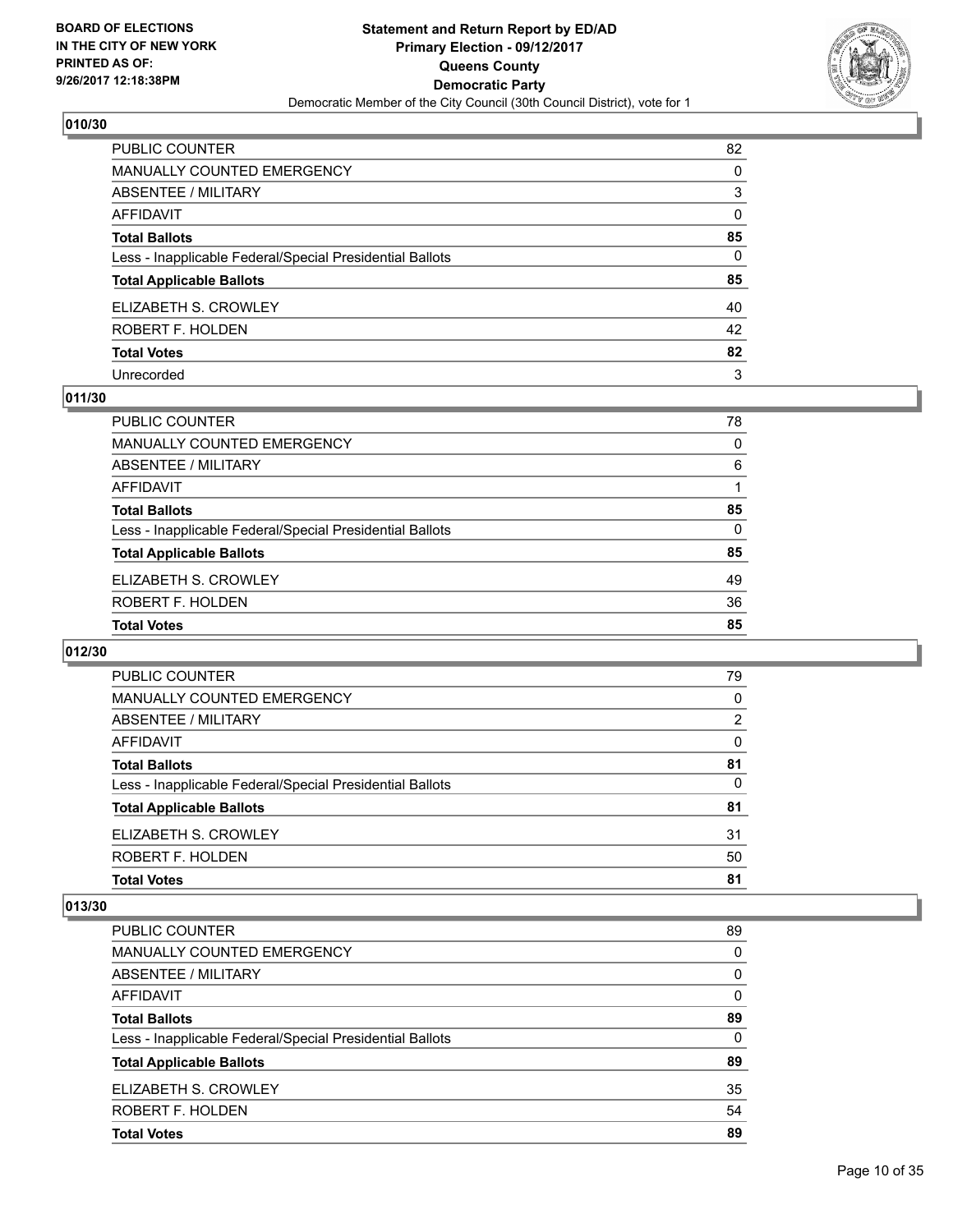

| PUBLIC COUNTER                                           | 56 |
|----------------------------------------------------------|----|
| <b>MANUALLY COUNTED EMERGENCY</b>                        | 0  |
| <b>ABSENTEE / MILITARY</b>                               |    |
| <b>AFFIDAVIT</b>                                         |    |
| <b>Total Ballots</b>                                     | 58 |
| Less - Inapplicable Federal/Special Presidential Ballots | 0  |
| <b>Total Applicable Ballots</b>                          | 58 |
| ELIZABETH S. CROWLEY                                     | 32 |
| ROBERT F. HOLDEN                                         | 25 |
| <b>Total Votes</b>                                       | 57 |
| Unrecorded                                               |    |

#### **015/30**

| <b>PUBLIC COUNTER</b>                                    | 60       |
|----------------------------------------------------------|----------|
| MANUALLY COUNTED EMERGENCY                               | 0        |
| ABSENTEE / MILITARY                                      | 2        |
| AFFIDAVIT                                                | 0        |
| <b>Total Ballots</b>                                     | 62       |
| Less - Inapplicable Federal/Special Presidential Ballots | $\Omega$ |
| <b>Total Applicable Ballots</b>                          | 62       |
| ELIZABETH S. CROWLEY                                     | 20       |
| ROBERT F. HOLDEN                                         | 42       |
| <b>Total Votes</b>                                       | 62       |

| <b>PUBLIC COUNTER</b>                                    | 69 |
|----------------------------------------------------------|----|
| <b>MANUALLY COUNTED EMERGENCY</b>                        | 0  |
| ABSENTEE / MILITARY                                      |    |
| AFFIDAVIT                                                |    |
| <b>Total Ballots</b>                                     | 71 |
| Less - Inapplicable Federal/Special Presidential Ballots | 0  |
| <b>Total Applicable Ballots</b>                          | 71 |
| ELIZABETH S. CROWLEY                                     | 37 |
| ROBERT F. HOLDEN                                         | 33 |
| <b>Total Votes</b>                                       | 70 |
| Unrecorded                                               |    |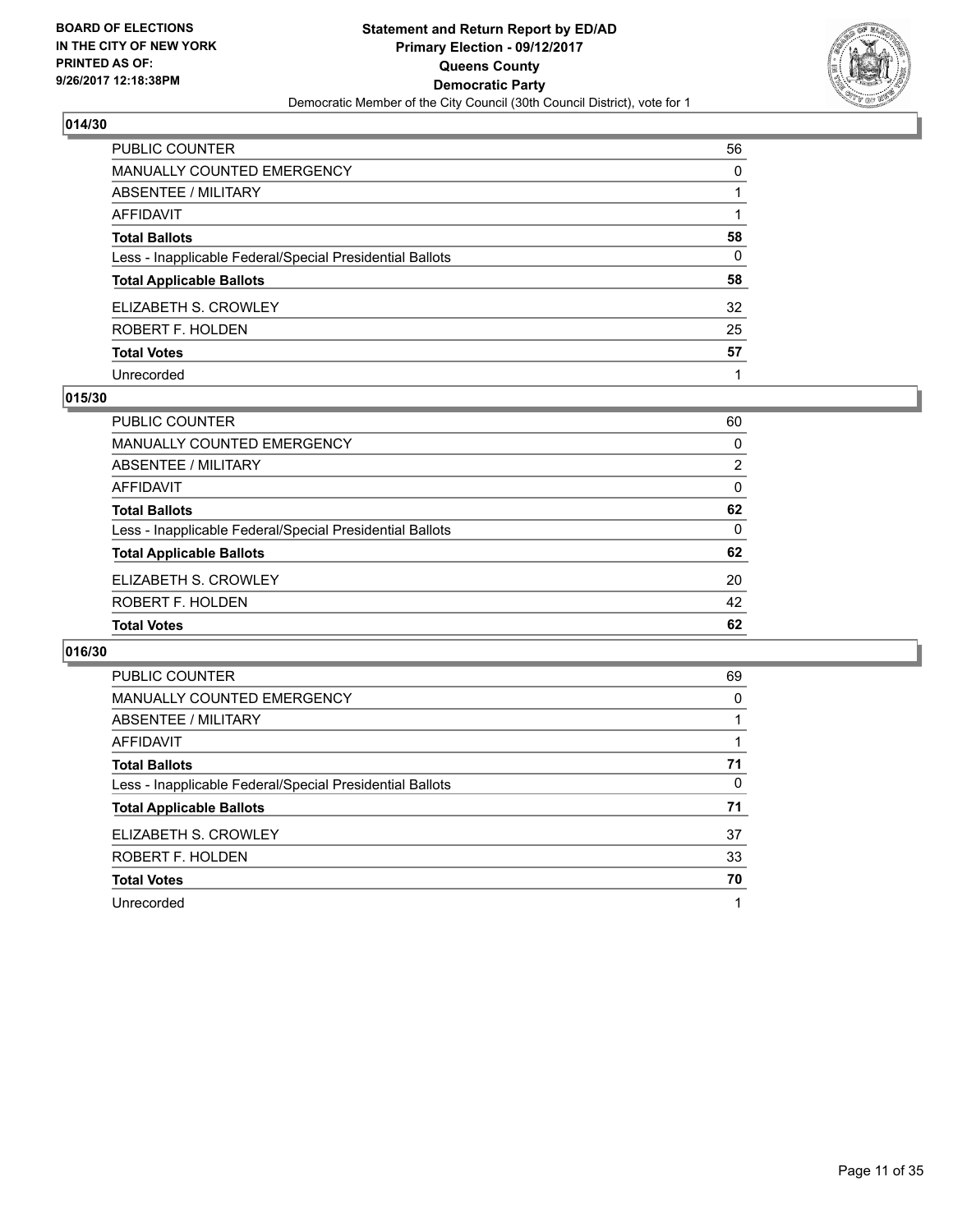

| PUBLIC COUNTER                                           | 52 |
|----------------------------------------------------------|----|
| <b>MANUALLY COUNTED EMERGENCY</b>                        | 0  |
| ABSENTEE / MILITARY                                      |    |
| AFFIDAVIT                                                | 0  |
| <b>Total Ballots</b>                                     | 53 |
| Less - Inapplicable Federal/Special Presidential Ballots | 0  |
| <b>Total Applicable Ballots</b>                          | 53 |
| ELIZABETH S. CROWLEY                                     | 20 |
| ROBERT F. HOLDEN                                         | 29 |
| UNATTRIBUTABLE WRITE-IN (WRITE-IN)                       |    |
| <b>Total Votes</b>                                       | 50 |
| Unrecorded                                               | 3  |

#### **018/30**

| <b>PUBLIC COUNTER</b>                                    | 78 |
|----------------------------------------------------------|----|
| <b>MANUALLY COUNTED EMERGENCY</b>                        | 0  |
| ABSENTEE / MILITARY                                      |    |
| AFFIDAVIT                                                |    |
| <b>Total Ballots</b>                                     | 80 |
| Less - Inapplicable Federal/Special Presidential Ballots | 0  |
| <b>Total Applicable Ballots</b>                          | 80 |
| ELIZABETH S. CROWLEY                                     | 37 |
| ROBERT F. HOLDEN                                         | 40 |
| <b>Total Votes</b>                                       | 77 |
| Unrecorded                                               | 3  |

| PUBLIC COUNTER                                           |              |
|----------------------------------------------------------|--------------|
| MANUALLY COUNTED EMERGENCY                               | 0            |
| ABSENTEE / MILITARY                                      | 0            |
| AFFIDAVIT                                                | 0            |
| <b>Total Ballots</b>                                     |              |
| Less - Inapplicable Federal/Special Presidential Ballots | 0            |
| <b>Total Applicable Ballots</b>                          |              |
| ELIZABETH S. CROWLEY                                     | <sup>0</sup> |
| ROBERT F. HOLDEN                                         |              |
| <b>Total Votes</b>                                       |              |
|                                                          |              |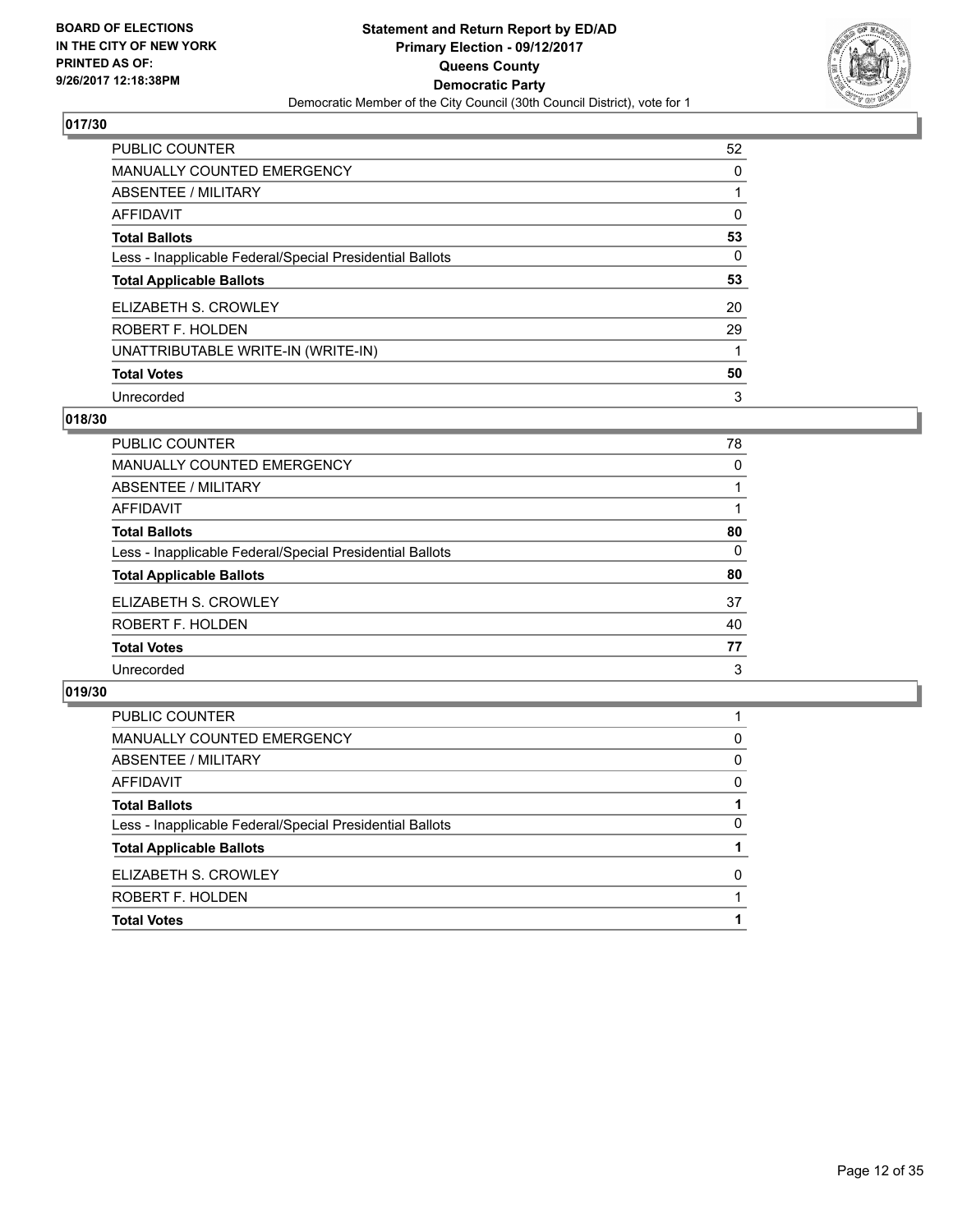

| PUBLIC COUNTER                                           | 54       |
|----------------------------------------------------------|----------|
| MANUALLY COUNTED EMERGENCY                               | 0        |
| ABSENTEE / MILITARY                                      |          |
| AFFIDAVIT                                                | $\Omega$ |
| <b>Total Ballots</b>                                     | 55       |
| Less - Inapplicable Federal/Special Presidential Ballots | 0        |
| <b>Total Applicable Ballots</b>                          | 55       |
| ELIZABETH S. CROWLEY                                     | 25       |
| ROBERT F. HOLDEN                                         | 30       |
| <b>Total Votes</b>                                       | 55       |

#### **022/30**

| PUBLIC COUNTER                                           | 69       |
|----------------------------------------------------------|----------|
| <b>MANUALLY COUNTED EMERGENCY</b>                        | 0        |
| ABSENTEE / MILITARY                                      | 12       |
| AFFIDAVIT                                                | $\Omega$ |
| <b>Total Ballots</b>                                     | 81       |
| Less - Inapplicable Federal/Special Presidential Ballots | 0        |
| <b>Total Applicable Ballots</b>                          | 81       |
| ELIZABETH S. CROWLEY                                     | 46       |
| ROBERT F. HOLDEN                                         | 32       |
| <b>Total Votes</b>                                       | 78       |
| Unrecorded                                               | 3        |
|                                                          |          |

| <b>PUBLIC COUNTER</b>                                    | 131 |
|----------------------------------------------------------|-----|
| <b>MANUALLY COUNTED EMERGENCY</b>                        | 0   |
| ABSENTEE / MILITARY                                      | 8   |
| <b>AFFIDAVIT</b>                                         |     |
| <b>Total Ballots</b>                                     | 140 |
| Less - Inapplicable Federal/Special Presidential Ballots | 0   |
| <b>Total Applicable Ballots</b>                          | 140 |
| ELIZABETH S. CROWLEY                                     | 83  |
| ROBERT F. HOLDEN                                         | 52  |
| ANTONIO REYNOSO (WRITE-IN)                               |     |
| SUSAN LEE (WRITE-IN)                                     | 1   |
| <b>Total Votes</b>                                       | 137 |
| Unrecorded                                               | 3   |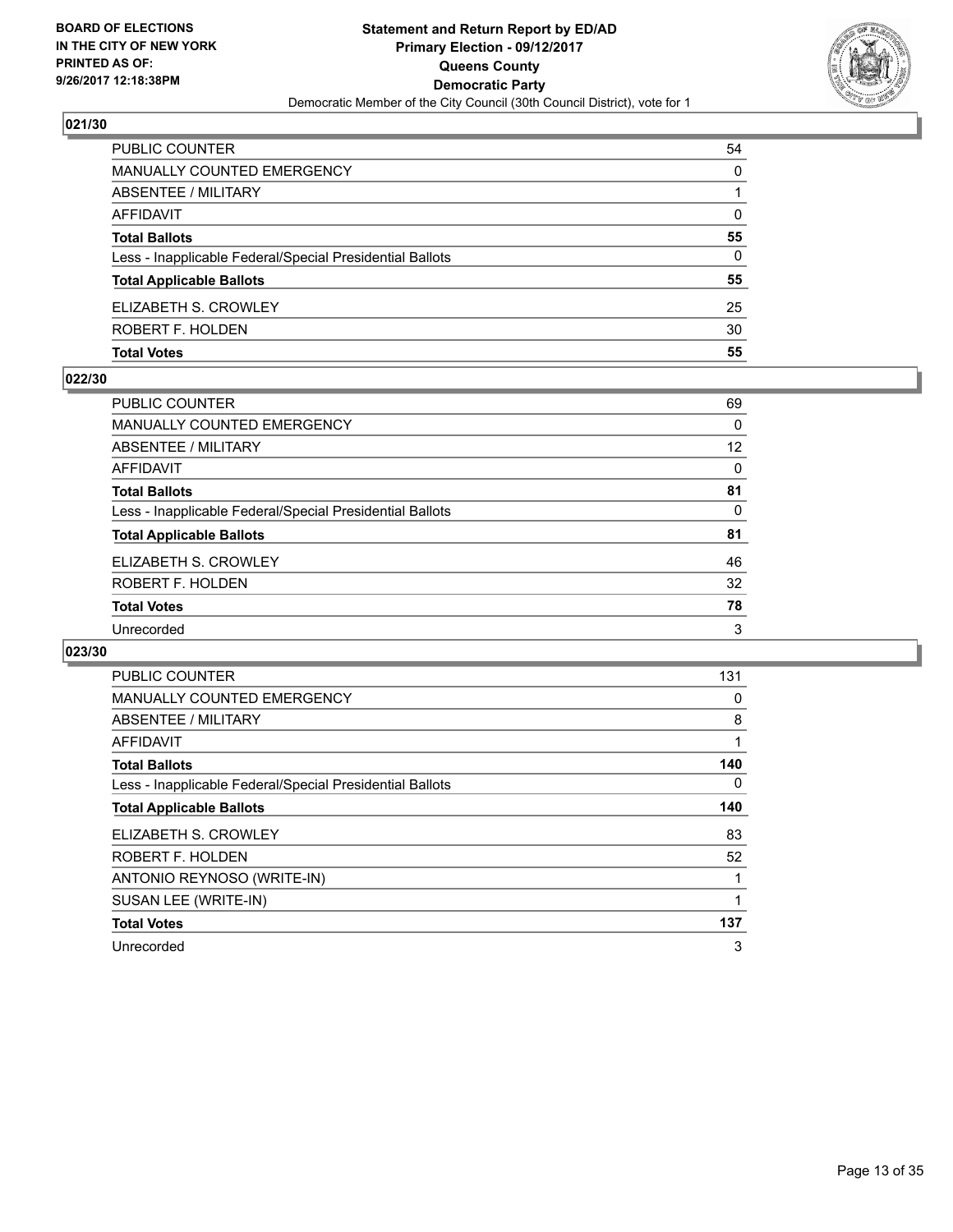

| PUBLIC COUNTER                                           | 99               |
|----------------------------------------------------------|------------------|
| <b>MANUALLY COUNTED EMERGENCY</b>                        | $\Omega$         |
| <b>ABSENTEE / MILITARY</b>                               |                  |
| AFFIDAVIT                                                | 2                |
| <b>Total Ballots</b>                                     | 102 <sub>2</sub> |
| Less - Inapplicable Federal/Special Presidential Ballots | $\mathbf{0}$     |
| <b>Total Applicable Ballots</b>                          | 102 <sub>2</sub> |
| ELIZABETH S. CROWLEY                                     | 40               |
| ROBERT F. HOLDEN                                         | 61               |
| <b>Total Votes</b>                                       | 101              |
| Unrecorded                                               |                  |

#### **025/30**

| PUBLIC COUNTER                                           | 71 |
|----------------------------------------------------------|----|
| MANUALLY COUNTED EMERGENCY                               | 0  |
| ABSENTEE / MILITARY                                      | 4  |
| AFFIDAVIT                                                |    |
| <b>Total Ballots</b>                                     | 76 |
| Less - Inapplicable Federal/Special Presidential Ballots | 0  |
| <b>Total Applicable Ballots</b>                          | 76 |
| ELIZABETH S. CROWLEY                                     | 45 |
| ROBERT F. HOLDEN                                         | 31 |
| <b>Total Votes</b>                                       | 76 |
|                                                          |    |

| PUBLIC COUNTER                                           | 76 |
|----------------------------------------------------------|----|
| <b>MANUALLY COUNTED EMERGENCY</b>                        | 0  |
| ABSENTEE / MILITARY                                      | 0  |
| AFFIDAVIT                                                | 0  |
| <b>Total Ballots</b>                                     | 76 |
| Less - Inapplicable Federal/Special Presidential Ballots | 0  |
| <b>Total Applicable Ballots</b>                          | 76 |
| ELIZABETH S. CROWLEY                                     | 41 |
| ROBERT F. HOLDEN                                         | 35 |
| <b>Total Votes</b>                                       | 76 |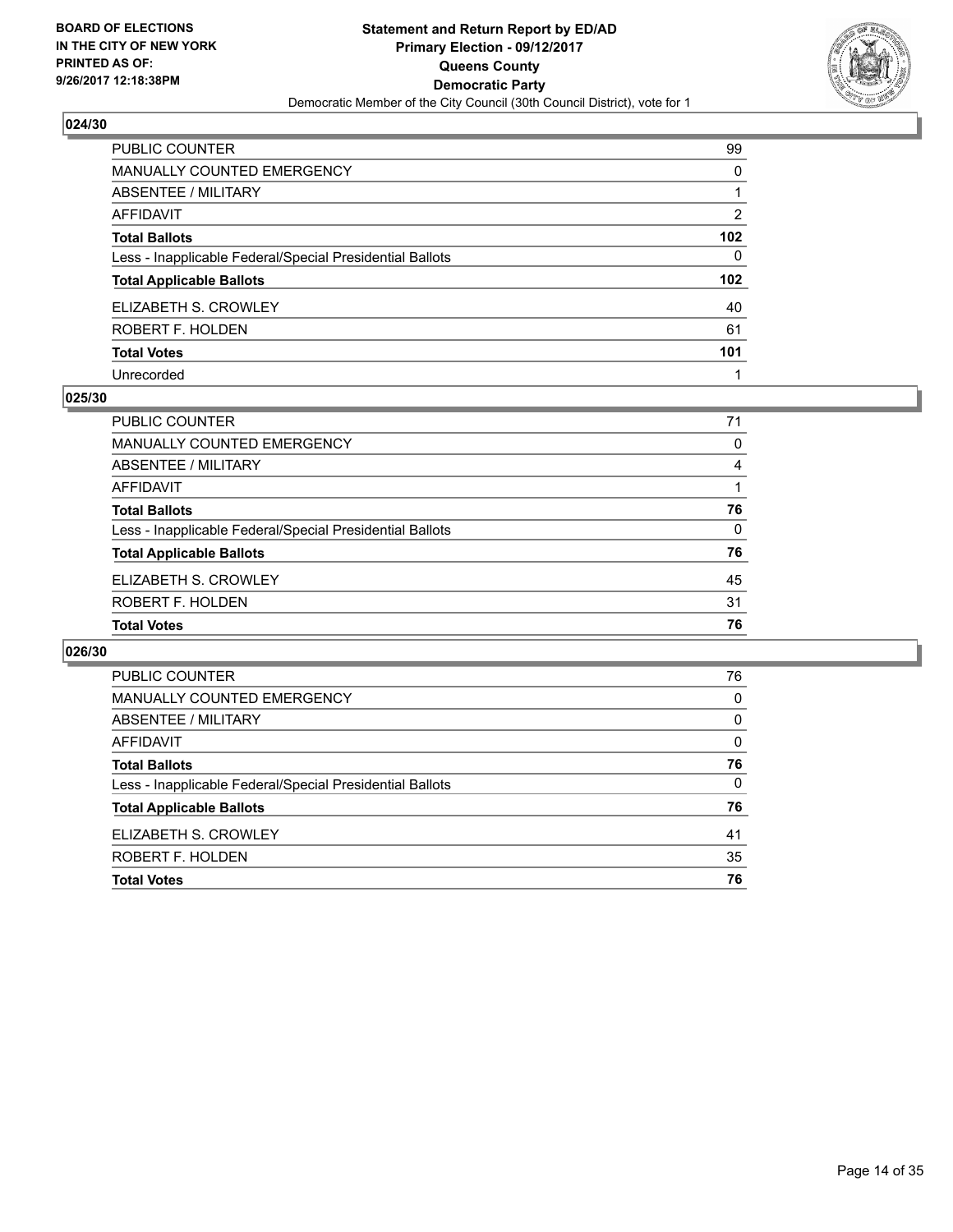

| PUBLIC COUNTER                                           | 91       |
|----------------------------------------------------------|----------|
| <b>MANUALLY COUNTED EMERGENCY</b>                        | $\Omega$ |
| <b>ABSENTEE / MILITARY</b>                               | 2        |
| <b>AFFIDAVIT</b>                                         | $\Omega$ |
| <b>Total Ballots</b>                                     | 93       |
| Less - Inapplicable Federal/Special Presidential Ballots | 0        |
| <b>Total Applicable Ballots</b>                          | 93       |
| ELIZABETH S. CROWLEY                                     | 60       |
| ROBERT F. HOLDEN                                         | 30       |
| <b>Total Votes</b>                                       | 90       |
| Unrecorded                                               | 3        |

#### **028/30**

| <b>Total Votes</b>                                       | 0        |
|----------------------------------------------------------|----------|
| ROBERT F. HOLDEN                                         | $\Omega$ |
| ELIZABETH S. CROWLEY                                     | $\Omega$ |
| <b>Total Applicable Ballots</b>                          | 0        |
| Less - Inapplicable Federal/Special Presidential Ballots | 0        |
| <b>Total Ballots</b>                                     | 0        |
| AFFIDAVIT                                                | 0        |
| ABSENTEE / MILITARY                                      | 0        |
| MANUALLY COUNTED EMERGENCY                               | 0        |
| <b>PUBLIC COUNTER</b>                                    | 0        |

## **029/30**

| PUBLIC COUNTER                                           | 6        |
|----------------------------------------------------------|----------|
| <b>MANUALLY COUNTED EMERGENCY</b>                        | 0        |
| ABSENTEE / MILITARY                                      | 0        |
| AFFIDAVIT                                                | $\Omega$ |
| <b>Total Ballots</b>                                     | 6        |
| Less - Inapplicable Federal/Special Presidential Ballots | 0        |
| <b>Total Applicable Ballots</b>                          | 6        |
| ELIZABETH S. CROWLEY                                     |          |
| ROBERT F. HOLDEN                                         | 5        |
| <b>Total Votes</b>                                       | 6        |

| ELIZABETH S. CROWLEY                                     |   |
|----------------------------------------------------------|---|
| <b>Total Applicable Ballots</b>                          |   |
| Less - Inapplicable Federal/Special Presidential Ballots | 0 |
| <b>Total Ballots</b>                                     |   |
| AFFIDAVIT                                                | 0 |
| ABSENTEE / MILITARY                                      | 0 |
| MANUALLY COUNTED EMERGENCY                               | 0 |
| PUBLIC COUNTER                                           |   |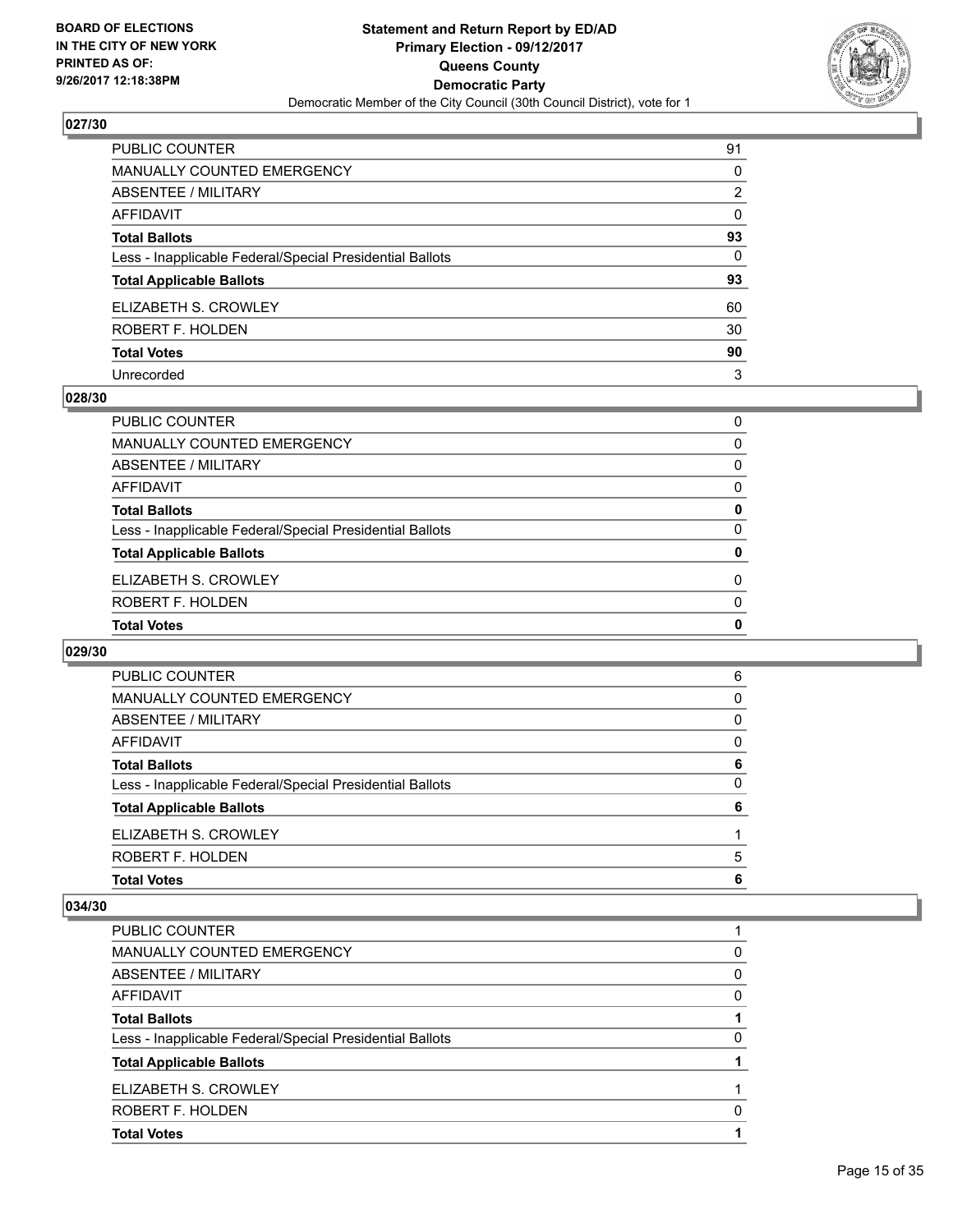

| <b>PUBLIC COUNTER</b>                                    | 45 |
|----------------------------------------------------------|----|
| MANUALLY COUNTED EMERGENCY                               | 0  |
| ABSENTEE / MILITARY                                      | 2  |
| AFFIDAVIT                                                | 0  |
| <b>Total Ballots</b>                                     | 47 |
| Less - Inapplicable Federal/Special Presidential Ballots | 0  |
| <b>Total Applicable Ballots</b>                          | 47 |
| ELIZABETH S. CROWLEY                                     | 28 |
| ROBERT F. HOLDEN                                         | 19 |
| <b>Total Votes</b>                                       | 47 |

#### **037/30**

| PUBLIC COUNTER                                           | 83 |
|----------------------------------------------------------|----|
| <b>MANUALLY COUNTED EMERGENCY</b>                        | 0  |
| ABSENTEE / MILITARY                                      | 5  |
| AFFIDAVIT                                                |    |
| <b>Total Ballots</b>                                     | 89 |
| Less - Inapplicable Federal/Special Presidential Ballots | 0  |
| <b>Total Applicable Ballots</b>                          | 89 |
| ELIZABETH S. CROWLEY                                     | 61 |
| ROBERT F. HOLDEN                                         | 27 |
| <b>Total Votes</b>                                       | 88 |
| Unrecorded                                               |    |
|                                                          |    |

# **041/30**

| <b>PUBLIC COUNTER</b>                                    | 32 |
|----------------------------------------------------------|----|
| <b>MANUALLY COUNTED EMERGENCY</b>                        | 0  |
| ABSENTEE / MILITARY                                      | 0  |
| AFFIDAVIT                                                | 0  |
| <b>Total Ballots</b>                                     | 32 |
| Less - Inapplicable Federal/Special Presidential Ballots | 0  |
| <b>Total Applicable Ballots</b>                          | 32 |
| ELIZABETH S. CROWLEY                                     | 28 |
| ROBERT F. HOLDEN                                         | 4  |
| <b>Total Votes</b>                                       | 32 |
| 070/30 COMBINED into: 029/30                             |    |
|                                                          |    |

# **071/30 COMBINED into: 019/30**

**072/30 COMBINED into: 075/30**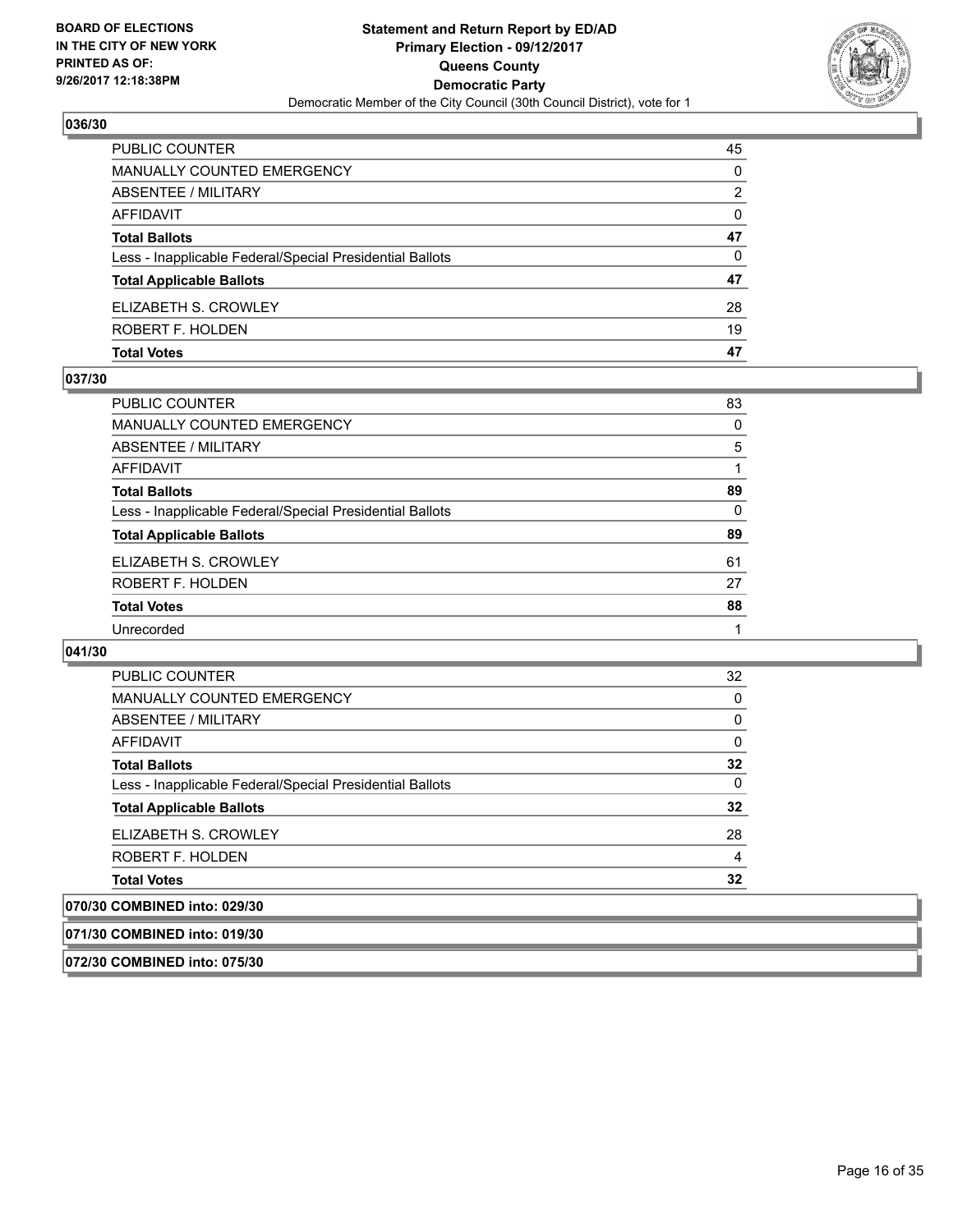

| PUBLIC COUNTER                                           | 70 |
|----------------------------------------------------------|----|
| MANUALLY COUNTED EMERGENCY                               | 0  |
| ABSENTEE / MILITARY                                      | 5  |
| AFFIDAVIT                                                | 0  |
| <b>Total Ballots</b>                                     | 75 |
| Less - Inapplicable Federal/Special Presidential Ballots | 0  |
| <b>Total Applicable Ballots</b>                          | 75 |
| ELIZABETH S. CROWLEY                                     | 21 |
| ROBERT F. HOLDEN                                         | 54 |
| <b>Total Votes</b>                                       | 75 |

#### **074/30**

| <b>PUBLIC COUNTER</b>                                    | 62 |
|----------------------------------------------------------|----|
| <b>MANUALLY COUNTED EMERGENCY</b>                        | 0  |
| ABSENTEE / MILITARY                                      | 5  |
| <b>AFFIDAVIT</b>                                         | 0  |
| <b>Total Ballots</b>                                     | 67 |
| Less - Inapplicable Federal/Special Presidential Ballots | 0  |
| <b>Total Applicable Ballots</b>                          | 67 |
| ELIZABETH S. CROWLEY                                     | 39 |
| ROBERT F. HOLDEN                                         | 26 |
| <b>Total Votes</b>                                       | 65 |
| Unrecorded                                               | 2  |
|                                                          |    |

| <b>PUBLIC COUNTER</b>                                    | 36       |
|----------------------------------------------------------|----------|
| <b>MANUALLY COUNTED EMERGENCY</b>                        | $\Omega$ |
| <b>ABSENTEE / MILITARY</b>                               |          |
| AFFIDAVIT                                                | $\Omega$ |
| <b>Total Ballots</b>                                     | 37       |
| Less - Inapplicable Federal/Special Presidential Ballots | 0        |
| <b>Total Applicable Ballots</b>                          | 37       |
| ELIZABETH S. CROWLEY                                     | 19       |
| ROBERT F. HOLDEN                                         | 18       |
| <b>Total Votes</b>                                       | 37       |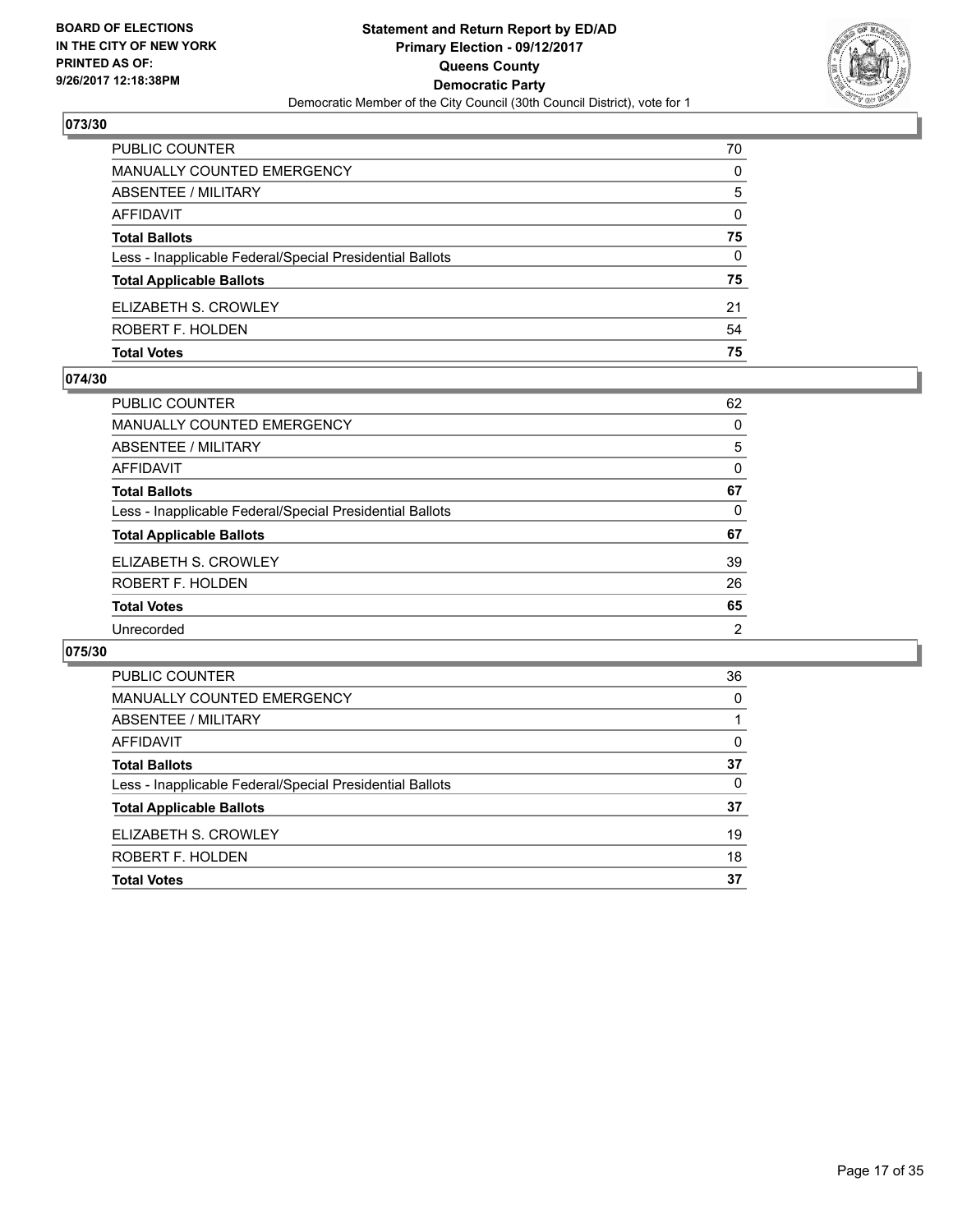

# **053/34 COMBINED into: 056/34**

#### **054/34 COMBINED into: 056/34**

**056/34** 

| PUBLIC COUNTER                                           | 22       |
|----------------------------------------------------------|----------|
| <b>MANUALLY COUNTED EMERGENCY</b>                        | $\Omega$ |
| ABSENTEE / MILITARY                                      | 0        |
| <b>AFFIDAVIT</b>                                         | $\Omega$ |
| <b>Total Ballots</b>                                     | 22       |
| Less - Inapplicable Federal/Special Presidential Ballots | $\Omega$ |
| <b>Total Applicable Ballots</b>                          | $22 \,$  |
| ELIZABETH S. CROWLEY                                     | 14       |
| ROBERT F. HOLDEN                                         | 7        |
| <b>Total Votes</b>                                       | 21       |
| Unrecorded                                               |          |

#### **061/34**

| <b>PUBLIC COUNTER</b>                                    | 10 |
|----------------------------------------------------------|----|
| <b>MANUALLY COUNTED EMERGENCY</b>                        | 0  |
| ABSENTEE / MILITARY                                      | 0  |
| <b>AFFIDAVIT</b>                                         | 0  |
| <b>Total Ballots</b>                                     | 10 |
| Less - Inapplicable Federal/Special Presidential Ballots | 0  |
| <b>Total Applicable Ballots</b>                          | 10 |
| ELIZABETH S. CROWLEY                                     | 3  |
| <b>ROBERT F. HOLDEN</b>                                  | 5  |
| FRANCISCO MOYA (WRITE-IN)                                |    |
| <b>Total Votes</b>                                       | 9  |
|                                                          |    |

| PUBLIC COUNTER                                           | 21             |
|----------------------------------------------------------|----------------|
| MANUALLY COUNTED EMERGENCY                               | 0              |
| ABSENTEE / MILITARY                                      |                |
| AFFIDAVIT                                                | 0              |
| <b>Total Ballots</b>                                     | 22             |
| Less - Inapplicable Federal/Special Presidential Ballots | 0              |
| <b>Total Applicable Ballots</b>                          | 22             |
| ELIZABETH S. CROWLEY                                     | 9              |
| ROBERT F. HOLDEN                                         | 11             |
| <b>Total Votes</b>                                       | 20             |
| Unrecorded                                               | $\overline{2}$ |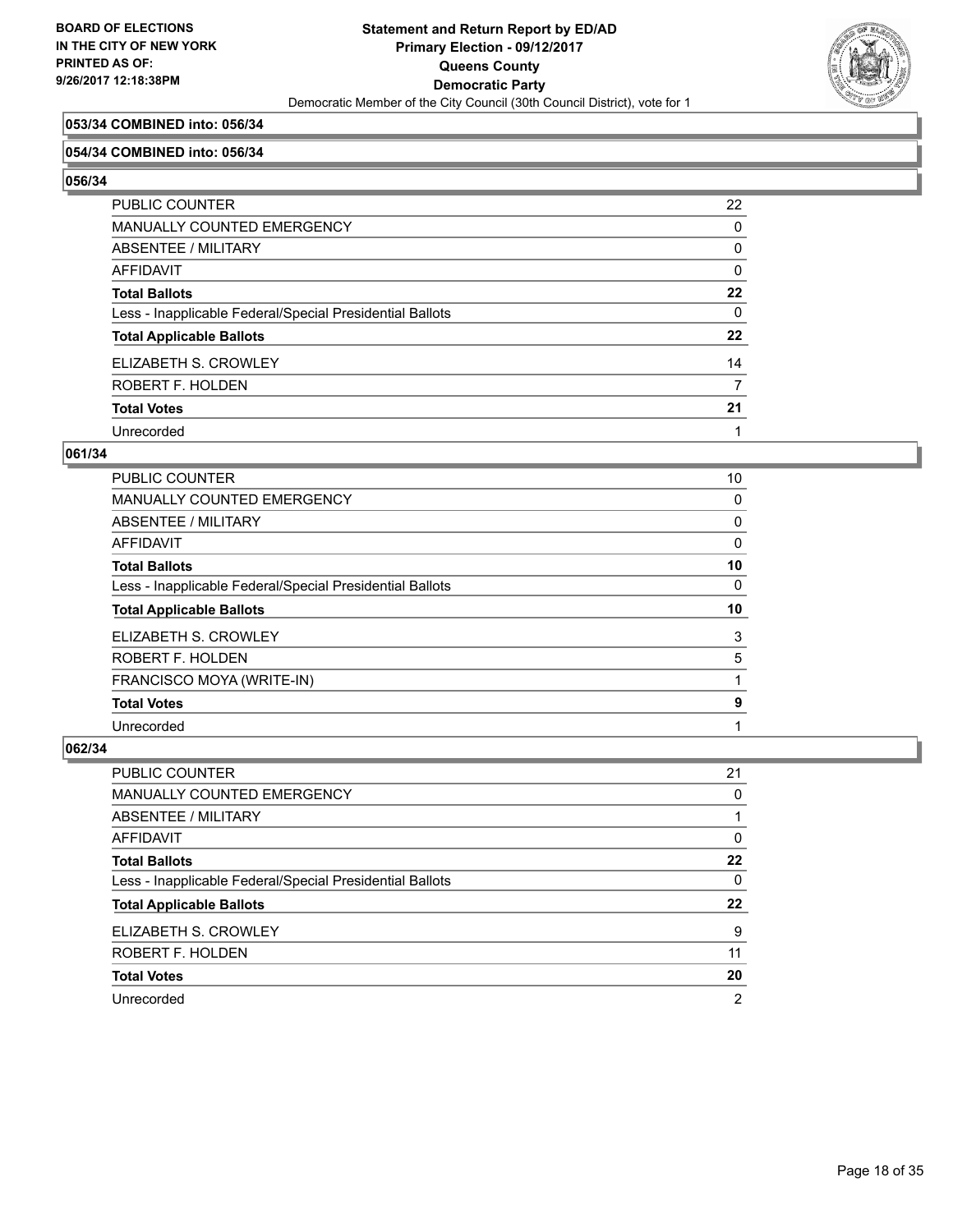

| PUBLIC COUNTER                                           | $\overline{2}$ |
|----------------------------------------------------------|----------------|
| MANUALLY COUNTED EMERGENCY                               | 0              |
| ABSENTEE / MILITARY                                      | 0              |
| AFFIDAVIT                                                | 0              |
| Total Ballots                                            | $\mathbf{2}$   |
| Less - Inapplicable Federal/Special Presidential Ballots | 0              |
| <b>Total Applicable Ballots</b>                          | $\mathbf{2}$   |
| ELIZABETH S. CROWLEY                                     |                |
| ROBERT F. HOLDEN                                         | 0              |
| <b>Total Votes</b>                                       |                |
| Unrecorded                                               |                |

#### **040/37**

| PUBLIC COUNTER                                           | 0        |
|----------------------------------------------------------|----------|
| MANUALLY COUNTED EMERGENCY                               | 0        |
| ABSENTEE / MILITARY                                      | 0        |
| AFFIDAVIT                                                | 0        |
| <b>Total Ballots</b>                                     | 0        |
| Less - Inapplicable Federal/Special Presidential Ballots | $\Omega$ |
| <b>Total Applicable Ballots</b>                          | 0        |
| ELIZABETH S. CROWLEY                                     | 0        |
| <b>ROBERT F. HOLDEN</b>                                  | $\Omega$ |
| <b>Total Votes</b>                                       | 0        |
|                                                          |          |

| <b>PUBLIC COUNTER</b>                                    | 16       |
|----------------------------------------------------------|----------|
| <b>MANUALLY COUNTED EMERGENCY</b>                        | 0        |
| <b>ABSENTEE / MILITARY</b>                               | 0        |
| AFFIDAVIT                                                | $\Omega$ |
| <b>Total Ballots</b>                                     | 16       |
| Less - Inapplicable Federal/Special Presidential Ballots | 0        |
| <b>Total Applicable Ballots</b>                          | 16       |
| ELIZABETH S. CROWLEY                                     | 13       |
| ROBERT F. HOLDEN                                         | 3        |
| <b>Total Votes</b>                                       | 16       |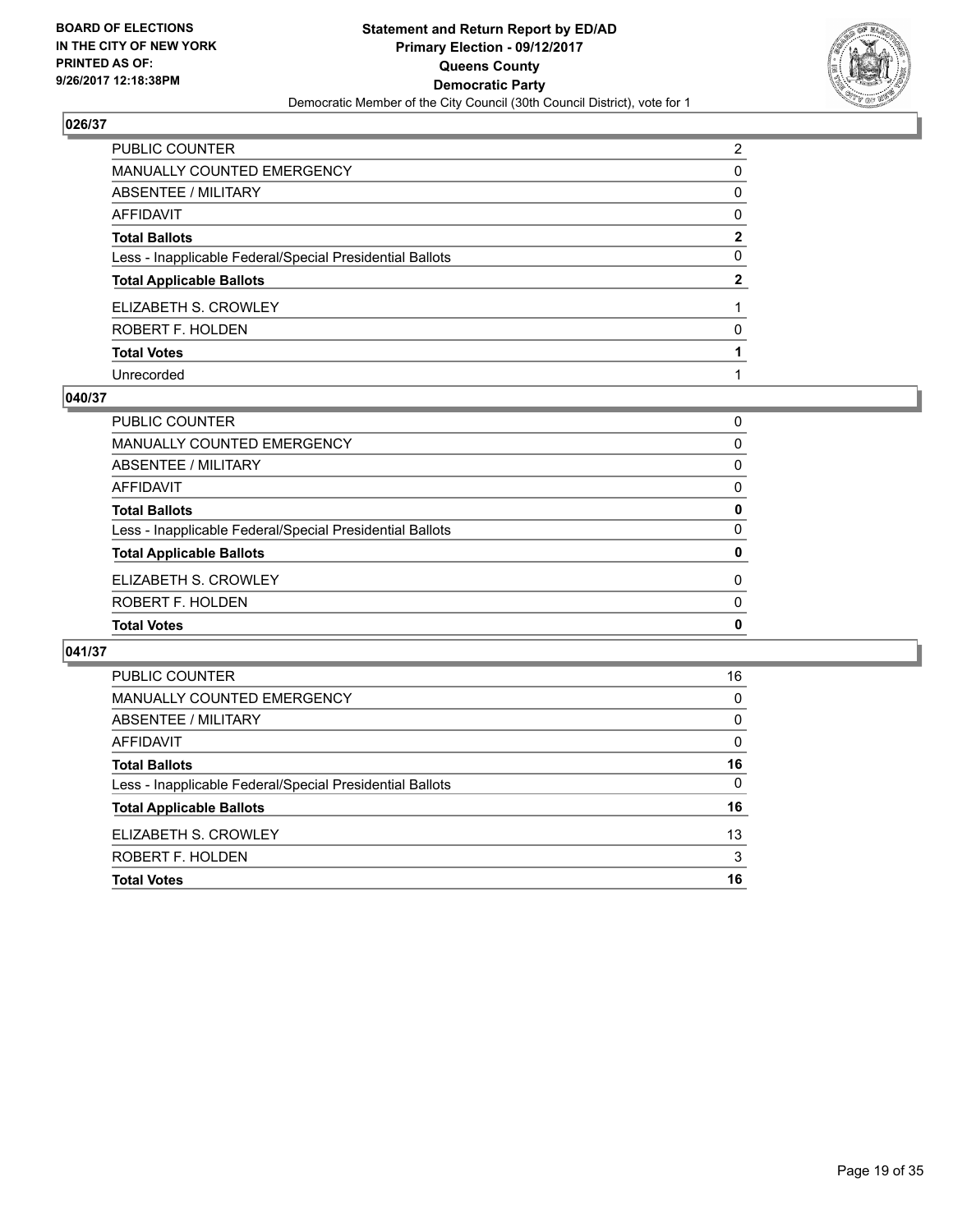

| PUBLIC COUNTER                                           | 41              |
|----------------------------------------------------------|-----------------|
| MANUALLY COUNTED EMERGENCY                               | $\Omega$        |
| ABSENTEE / MILITARY                                      | 0               |
| AFFIDAVIT                                                | $\mathbf{0}$    |
| Total Ballots                                            | 41              |
| Less - Inapplicable Federal/Special Presidential Ballots | $\mathbf{0}$    |
| <b>Total Applicable Ballots</b>                          | 41              |
| ELIZABETH S. CROWLEY                                     | 28              |
| ROBERT F. HOLDEN                                         | 12 <sup>2</sup> |
| <b>Total Votes</b>                                       | 40              |
| Unrecorded                                               |                 |

#### **043/37**

| <b>PUBLIC COUNTER</b>                                    | 43       |
|----------------------------------------------------------|----------|
| <b>MANUALLY COUNTED EMERGENCY</b>                        | 0        |
| ABSENTEE / MILITARY                                      | 2        |
| AFFIDAVIT                                                | 0        |
| <b>Total Ballots</b>                                     | 45       |
| Less - Inapplicable Federal/Special Presidential Ballots | $\Omega$ |
| <b>Total Applicable Ballots</b>                          | 45       |
| ELIZABETH S. CROWLEY                                     | 20       |
| ROBERT F. HOLDEN                                         | 23       |
| <b>Total Votes</b>                                       | 43       |
| Unrecorded                                               | 2        |

| <b>PUBLIC COUNTER</b>                                    | 58 |
|----------------------------------------------------------|----|
| <b>MANUALLY COUNTED EMERGENCY</b>                        | 0  |
| ABSENTEE / MILITARY                                      | 0  |
| AFFIDAVIT                                                | 0  |
| <b>Total Ballots</b>                                     | 58 |
| Less - Inapplicable Federal/Special Presidential Ballots | 0  |
| <b>Total Applicable Ballots</b>                          | 58 |
| ELIZABETH S. CROWLEY                                     | 27 |
| ROBERT F. HOLDEN                                         | 29 |
| <b>Total Votes</b>                                       | 56 |
| Unrecorded                                               | 2  |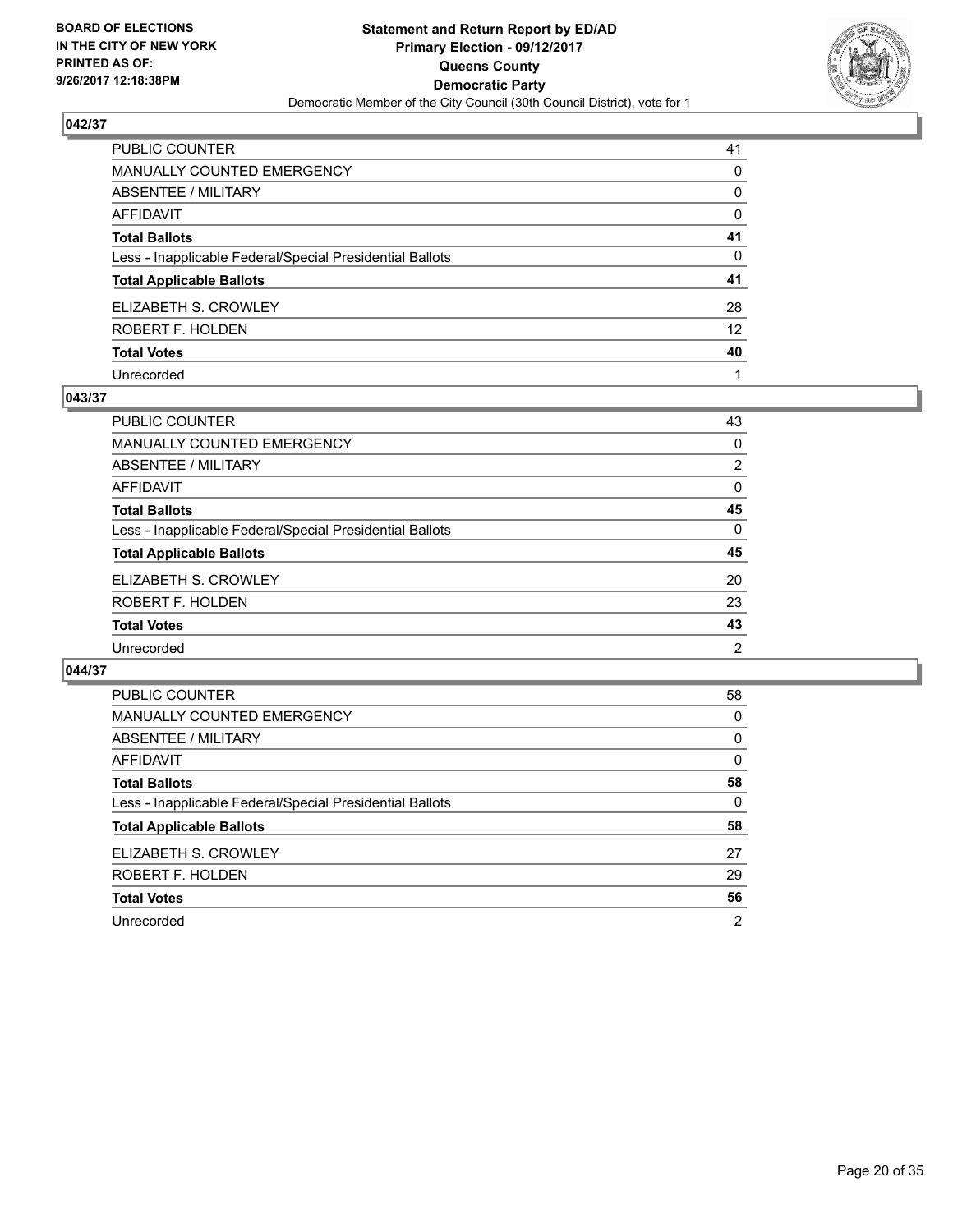

| PUBLIC COUNTER                                           | 65       |
|----------------------------------------------------------|----------|
| MANUALLY COUNTED EMERGENCY                               | 0        |
| ABSENTEE / MILITARY                                      |          |
| AFFIDAVIT                                                | 2        |
| <b>Total Ballots</b>                                     | 68       |
| Less - Inapplicable Federal/Special Presidential Ballots | $\Omega$ |
| <b>Total Applicable Ballots</b>                          | 68       |
| ELIZABETH S. CROWLEY                                     | 57       |
| ROBERT F. HOLDEN                                         | 11       |
| <b>Total Votes</b>                                       | 68       |

#### **046/37**

| PUBLIC COUNTER                                           | 60 |
|----------------------------------------------------------|----|
| <b>MANUALLY COUNTED EMERGENCY</b>                        | 0  |
| ABSENTEE / MILITARY                                      |    |
| AFFIDAVIT                                                | 0  |
| <b>Total Ballots</b>                                     | 61 |
| Less - Inapplicable Federal/Special Presidential Ballots | 0  |
| <b>Total Applicable Ballots</b>                          | 61 |
| ELIZABETH S. CROWLEY                                     | 50 |
| ROBERT F. HOLDEN                                         | 11 |
| <b>Total Votes</b>                                       | 61 |
|                                                          |    |

## **047/37**

| <b>PUBLIC COUNTER</b>                                    | 76             |
|----------------------------------------------------------|----------------|
| <b>MANUALLY COUNTED EMERGENCY</b>                        | 0              |
| ABSENTEE / MILITARY                                      | 0              |
| AFFIDAVIT                                                | 0              |
| <b>Total Ballots</b>                                     | 76             |
| Less - Inapplicable Federal/Special Presidential Ballots | 0              |
| <b>Total Applicable Ballots</b>                          | 76             |
| ELIZABETH S. CROWLEY                                     | 67             |
| ROBERT F. HOLDEN                                         | 7              |
| <b>Total Votes</b>                                       | 74             |
| Unrecorded                                               | $\overline{2}$ |

| <b>Total Votes</b>                                       | 79 |
|----------------------------------------------------------|----|
| ROBERT F. HOLDEN                                         | 11 |
| ELIZABETH S. CROWLEY                                     | 68 |
| <b>Total Applicable Ballots</b>                          | 79 |
| Less - Inapplicable Federal/Special Presidential Ballots | 0  |
| <b>Total Ballots</b>                                     | 79 |
| AFFIDAVIT                                                | 0  |
| ABSENTEE / MILITARY                                      | 3  |
| MANUALLY COUNTED EMERGENCY                               | 0  |
| PUBLIC COUNTER                                           | 76 |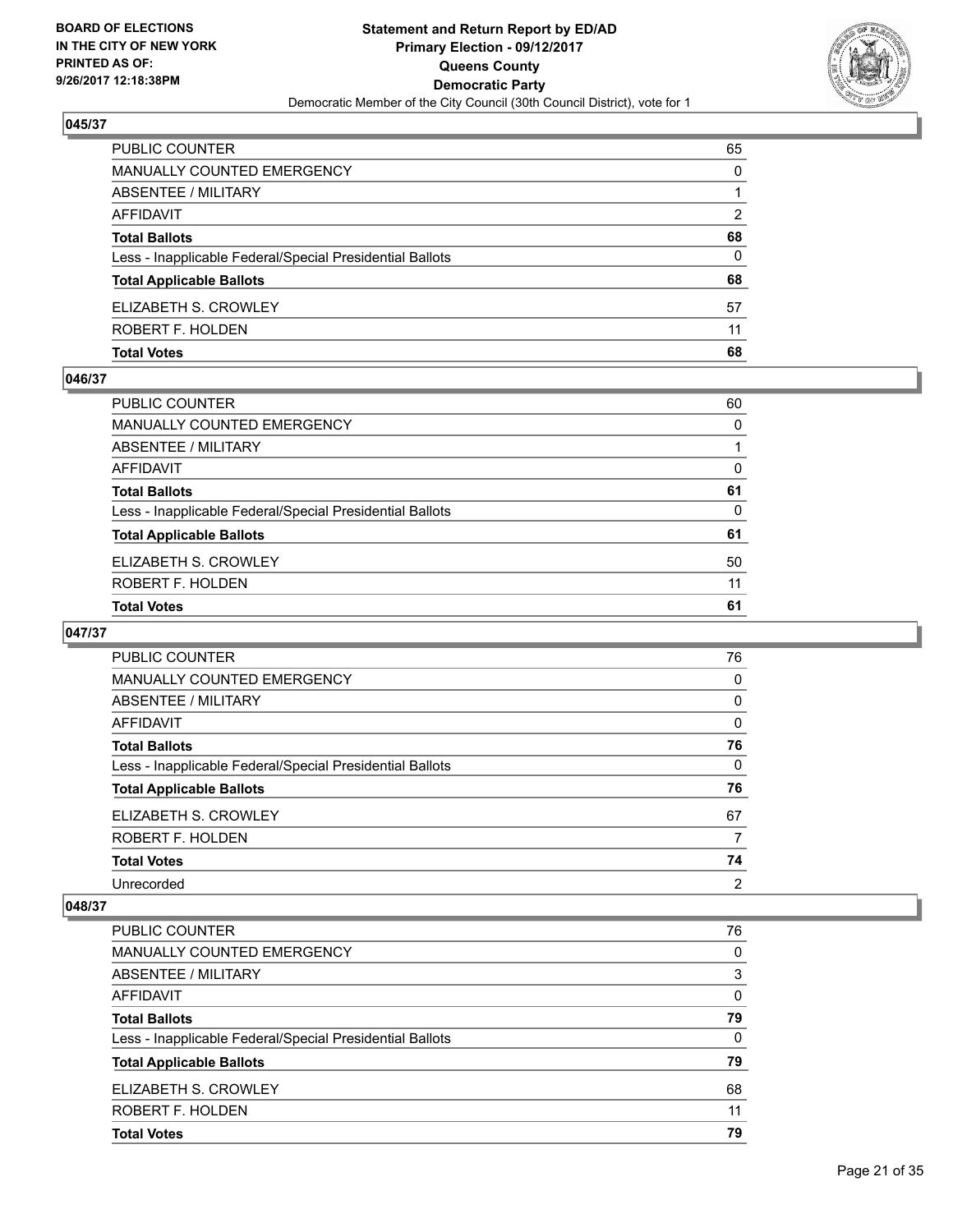

| PUBLIC COUNTER                                           | 94 |
|----------------------------------------------------------|----|
| <b>MANUALLY COUNTED EMERGENCY</b>                        | 0  |
| ABSENTEE / MILITARY                                      | 2  |
| AFFIDAVIT                                                |    |
| <b>Total Ballots</b>                                     | 97 |
| Less - Inapplicable Federal/Special Presidential Ballots | 0  |
| <b>Total Applicable Ballots</b>                          | 97 |
| ELIZABETH S. CROWLEY                                     | 81 |
| ROBERT F. HOLDEN                                         | 14 |
| WILLIAM RUIZ (WRITE-IN)                                  |    |
| <b>Total Votes</b>                                       | 96 |
| Unrecorded                                               |    |

#### **050/37**

| <b>PUBLIC COUNTER</b>                                    | 65 |
|----------------------------------------------------------|----|
| MANUALLY COUNTED EMERGENCY                               | 0  |
| ABSENTEE / MILITARY                                      | 4  |
| AFFIDAVIT                                                |    |
| <b>Total Ballots</b>                                     | 70 |
| Less - Inapplicable Federal/Special Presidential Ballots | 0  |
| <b>Total Applicable Ballots</b>                          | 70 |
| ELIZABETH S. CROWLEY                                     | 62 |
| ROBERT F. HOLDEN                                         | 7  |
| <b>Total Votes</b>                                       | 69 |
| Unrecorded                                               |    |

| PUBLIC COUNTER                                           | 25 |
|----------------------------------------------------------|----|
| MANUALLY COUNTED EMERGENCY                               | 0  |
| ABSENTEE / MILITARY                                      | 2  |
| AFFIDAVIT                                                | 0  |
| <b>Total Ballots</b>                                     | 27 |
| Less - Inapplicable Federal/Special Presidential Ballots | 0  |
| <b>Total Applicable Ballots</b>                          | 27 |
| ELIZABETH S. CROWLEY                                     | 21 |
| ROBERT F. HOLDEN                                         | 5  |
| <b>Total Votes</b>                                       | 26 |
| Unrecorded                                               | 1  |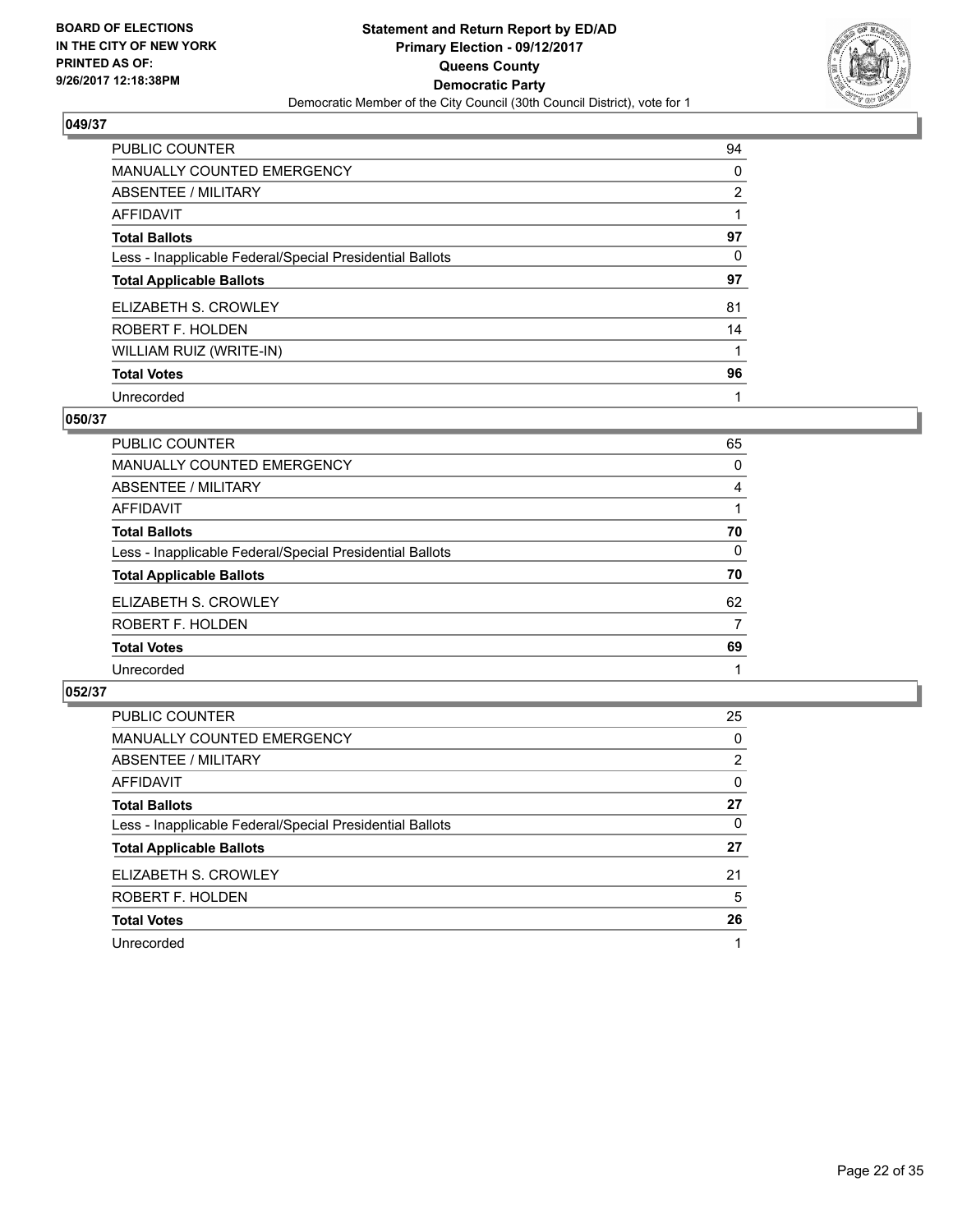

| <b>PUBLIC COUNTER</b>                                    | 21 |
|----------------------------------------------------------|----|
| MANUALLY COUNTED EMERGENCY                               | 0  |
| ABSENTEE / MILITARY                                      | 2  |
| AFFIDAVIT                                                | 0  |
| <b>Total Ballots</b>                                     | 23 |
| Less - Inapplicable Federal/Special Presidential Ballots | 0  |
| <b>Total Applicable Ballots</b>                          | 23 |
| ELIZABETH S. CROWLEY                                     | 20 |
| ROBERT F. HOLDEN                                         | 3  |
| <b>Total Votes</b>                                       | 23 |

#### **061/37**

| <b>Total Votes</b>                                       | 36       |
|----------------------------------------------------------|----------|
| ROBERT F. HOLDEN                                         | 9        |
| ELIZABETH S. CROWLEY                                     | 27       |
| <b>Total Applicable Ballots</b>                          | 36       |
| Less - Inapplicable Federal/Special Presidential Ballots | $\Omega$ |
| <b>Total Ballots</b>                                     | 36       |
| AFFIDAVIT                                                | $\Omega$ |
| ABSENTEE / MILITARY                                      | 3        |
| MANUALLY COUNTED EMERGENCY                               | $\Omega$ |
| PUBLIC COUNTER                                           | 33       |

## **062/37**

| <b>PUBLIC COUNTER</b>                                    | 44             |
|----------------------------------------------------------|----------------|
| <b>MANUALLY COUNTED EMERGENCY</b>                        | 0              |
| ABSENTEE / MILITARY                                      | $\overline{2}$ |
| AFFIDAVIT                                                | 0              |
| <b>Total Ballots</b>                                     | 46             |
| Less - Inapplicable Federal/Special Presidential Ballots | 0              |
| <b>Total Applicable Ballots</b>                          | 46             |
| ELIZABETH S. CROWLEY                                     | 32             |
| ROBERT F. HOLDEN                                         | 8              |
| <b>Total Votes</b>                                       | 40             |
| Unrecorded                                               | 6              |

| <b>PUBLIC COUNTER</b>                                    | 0 |
|----------------------------------------------------------|---|
| <b>MANUALLY COUNTED EMERGENCY</b>                        | 0 |
| ABSENTEE / MILITARY                                      | 0 |
| AFFIDAVIT                                                | 0 |
| <b>Total Ballots</b>                                     | 0 |
| Less - Inapplicable Federal/Special Presidential Ballots | 0 |
| <b>Total Applicable Ballots</b>                          | 0 |
| ELIZABETH S. CROWLEY                                     | 0 |
| ROBERT F. HOLDEN                                         | 0 |
| <b>Total Votes</b>                                       | 0 |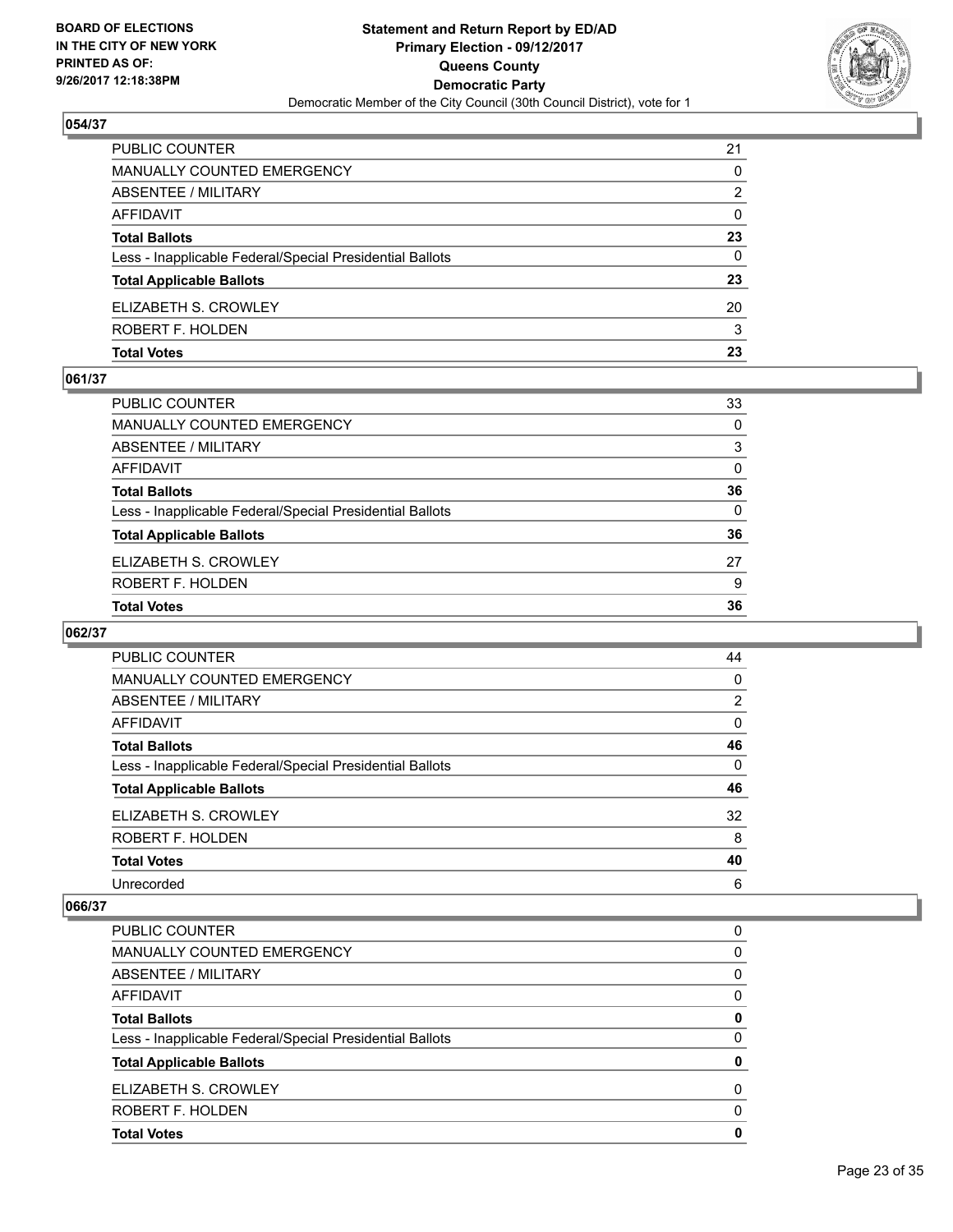

| PUBLIC COUNTER                                           | 62             |
|----------------------------------------------------------|----------------|
| <b>MANUALLY COUNTED EMERGENCY</b>                        | 0              |
| ABSENTEE / MILITARY                                      | 0              |
| AFFIDAVIT                                                |                |
| <b>Total Ballots</b>                                     | 63             |
| Less - Inapplicable Federal/Special Presidential Ballots | 0              |
| <b>Total Applicable Ballots</b>                          | 63             |
| ELIZABETH S. CROWLEY                                     | 56             |
| ROBERT F. HOLDEN                                         | 4              |
| UNATTRIBUTABLE WRITE-IN (WRITE-IN)                       |                |
| <b>Total Votes</b>                                       | 61             |
| Unrecorded                                               | $\overline{2}$ |

#### **068/37**

| PUBLIC COUNTER                                           | 39 |
|----------------------------------------------------------|----|
|                                                          |    |
| MANUALLY COUNTED EMERGENCY                               | 0  |
| ABSENTEE / MILITARY                                      | 0  |
| AFFIDAVIT                                                | 0  |
| <b>Total Ballots</b>                                     | 39 |
| Less - Inapplicable Federal/Special Presidential Ballots | 0  |
| <b>Total Applicable Ballots</b>                          | 39 |
| ELIZABETH S. CROWLEY                                     | 35 |
| ROBERT F. HOLDEN                                         | 3  |
| <b>Total Votes</b>                                       | 38 |
| Unrecorded                                               |    |
|                                                          |    |

# **069/37 COMBINED into: 026/37**

| <b>PUBLIC COUNTER</b>                                    | 50 |
|----------------------------------------------------------|----|
| <b>MANUALLY COUNTED EMERGENCY</b>                        | 0  |
| ABSENTEE / MILITARY                                      | 2  |
| <b>AFFIDAVIT</b>                                         |    |
| <b>Total Ballots</b>                                     | 53 |
| Less - Inapplicable Federal/Special Presidential Ballots | 0  |
| <b>Total Applicable Ballots</b>                          | 53 |
| ELIZABETH S. CROWLEY                                     | 36 |
| ROBERT F. HOLDEN                                         | 16 |
| <b>Total Votes</b>                                       | 52 |
| Unrecorded                                               | 1  |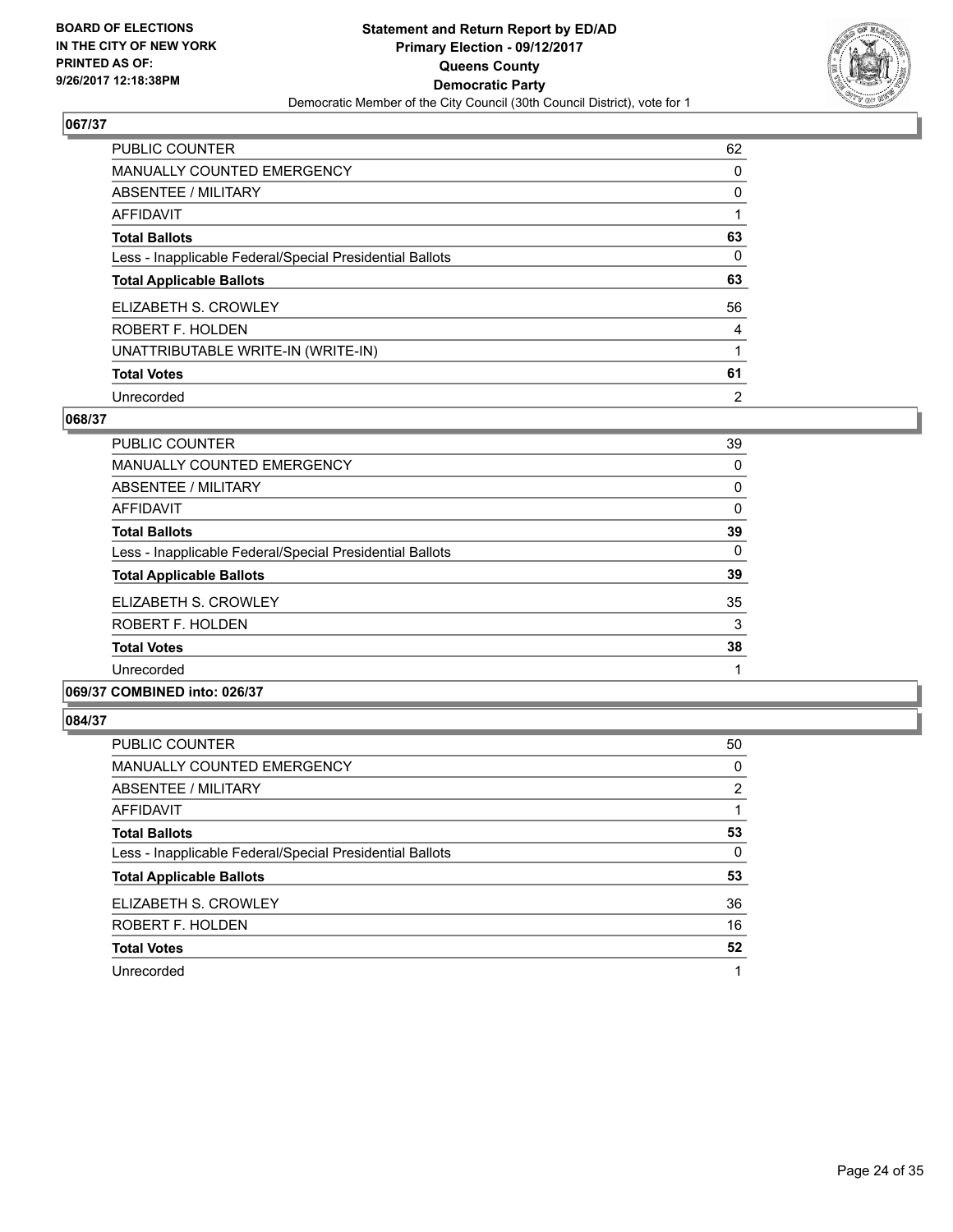

| PUBLIC COUNTER                                           | 29             |
|----------------------------------------------------------|----------------|
| <b>MANUALLY COUNTED EMERGENCY</b>                        | 0              |
| ABSENTEE / MILITARY                                      | 5              |
| <b>AFFIDAVIT</b>                                         | $\Omega$       |
| <b>Total Ballots</b>                                     | 34             |
| Less - Inapplicable Federal/Special Presidential Ballots | $\mathbf{0}$   |
| <b>Total Applicable Ballots</b>                          | 34             |
| ELIZABETH S. CROWLEY                                     | 13             |
| ROBERT F. HOLDEN                                         | 19             |
| <b>Total Votes</b>                                       | 32             |
| Unrecorded                                               | $\overline{2}$ |

| <b>PUBLIC COUNTER</b>                                    | 22 |
|----------------------------------------------------------|----|
| <b>MANUALLY COUNTED EMERGENCY</b>                        | 0  |
| ABSENTEE / MILITARY                                      |    |
| AFFIDAVIT                                                | 0  |
| <b>Total Ballots</b>                                     | 23 |
| Less - Inapplicable Federal/Special Presidential Ballots | 0  |
| <b>Total Applicable Ballots</b>                          | 23 |
| ELIZABETH S. CROWLEY                                     | 23 |
| ROBERT F. HOLDEN                                         | 0  |
| <b>Total Votes</b>                                       | 23 |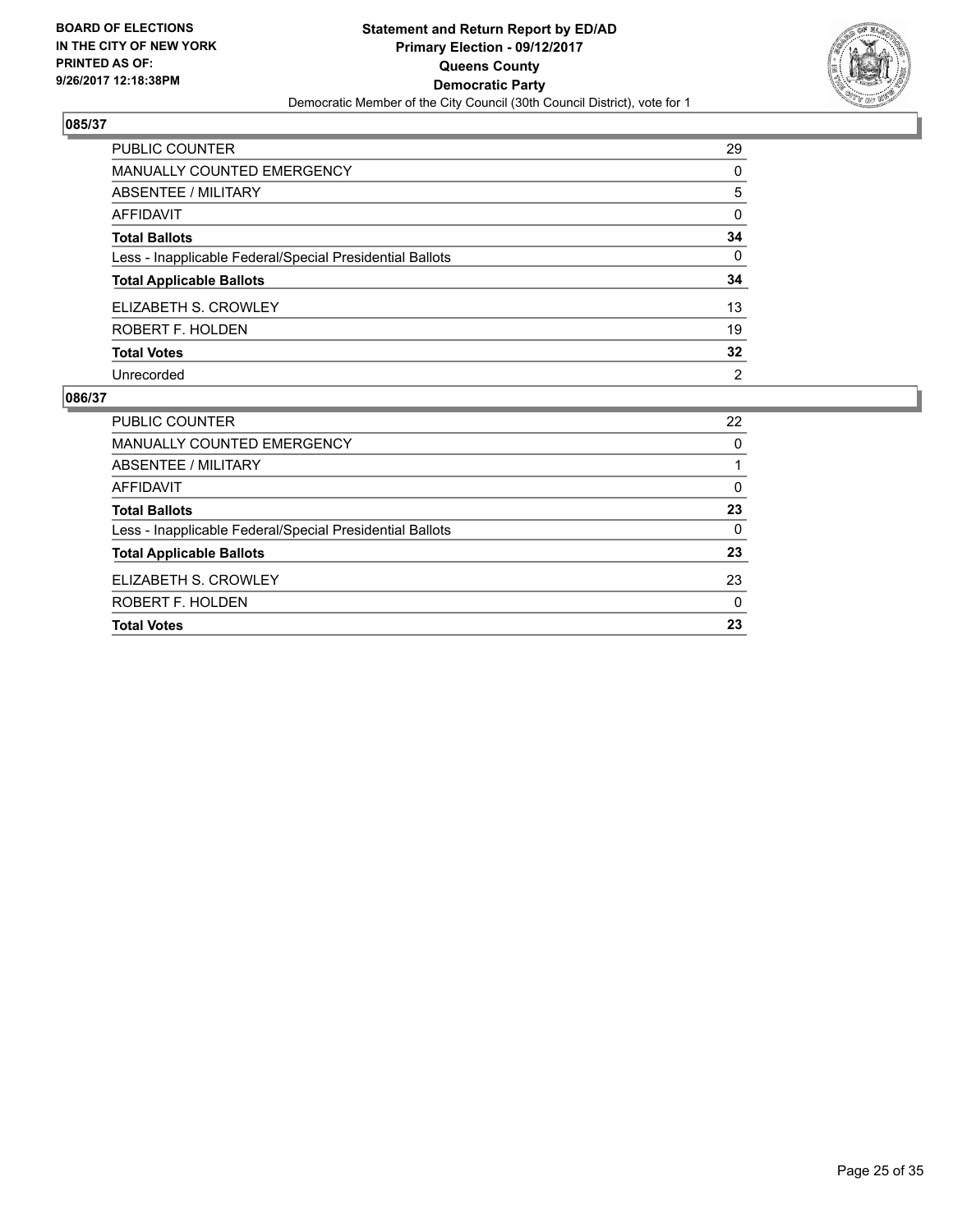

| PUBLIC COUNTER                                           | 69       |
|----------------------------------------------------------|----------|
| <b>MANUALLY COUNTED EMERGENCY</b>                        | 0        |
| ABSENTEE / MILITARY                                      | 0        |
| <b>AFFIDAVIT</b>                                         | $\Omega$ |
| <b>Total Ballots</b>                                     | 69       |
| Less - Inapplicable Federal/Special Presidential Ballots | $\Omega$ |
| <b>Total Applicable Ballots</b>                          | 69       |
| ELIZABETH S. CROWLEY                                     | 58       |
| ROBERT F. HOLDEN                                         | 6        |
| <b>Total Votes</b>                                       | 64       |
| Unrecorded                                               | 5        |

#### **010/38**

| PUBLIC COUNTER                                           | 45 |
|----------------------------------------------------------|----|
| <b>MANUALLY COUNTED EMERGENCY</b>                        | 0  |
| ABSENTEE / MILITARY                                      |    |
| AFFIDAVIT                                                | 0  |
| <b>Total Ballots</b>                                     | 46 |
| Less - Inapplicable Federal/Special Presidential Ballots | 0  |
| <b>Total Applicable Ballots</b>                          | 46 |
| ELIZABETH S. CROWLEY                                     | 33 |
| ROBERT F. HOLDEN                                         | 12 |
| <b>Total Votes</b>                                       | 45 |
| Unrecorded                                               |    |
| .                                                        |    |

#### **011/38 COMBINED into: 015/38**

| 39 |
|----|
| 0  |
| 0  |
|    |
| 40 |
| 0  |
| 40 |
| 29 |
| 11 |
| 40 |
|    |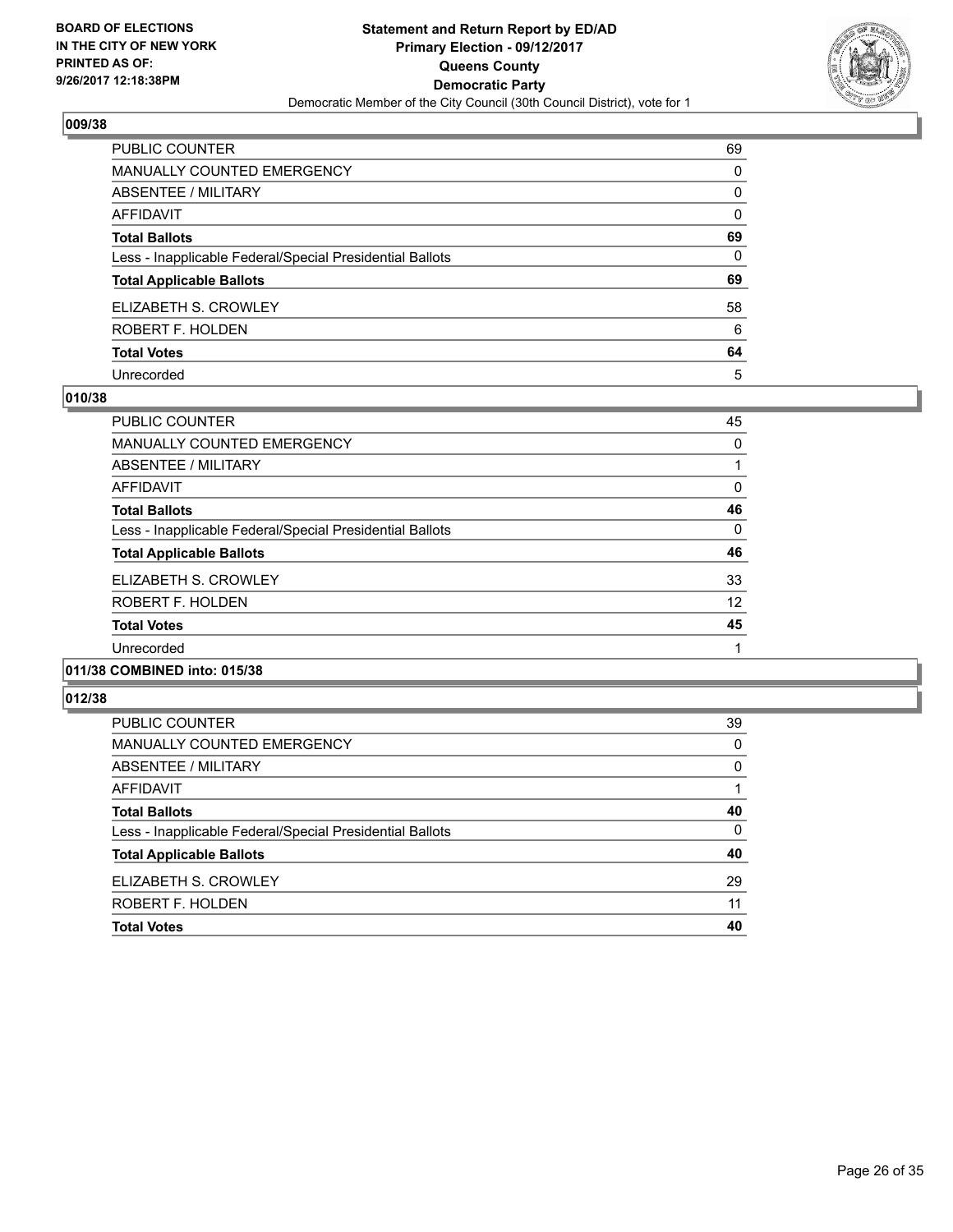

| PUBLIC COUNTER                                           | 36              |
|----------------------------------------------------------|-----------------|
| MANUALLY COUNTED EMERGENCY                               | 0               |
| ABSENTEE / MILITARY                                      | 0               |
| AFFIDAVIT                                                | $\mathbf{0}$    |
| Total Ballots                                            | 36              |
| Less - Inapplicable Federal/Special Presidential Ballots | $\mathbf{0}$    |
| <b>Total Applicable Ballots</b>                          | 36              |
| ELIZABETH S. CROWLEY                                     | 28              |
| ROBERT F. HOLDEN                                         | 4               |
| <b>Total Votes</b>                                       | $32\phantom{a}$ |
| Unrecorded                                               | 4               |

#### **014/38**

| PUBLIC COUNTER                                           | 57 |
|----------------------------------------------------------|----|
| <b>MANUALLY COUNTED EMERGENCY</b>                        | 0  |
| ABSENTEE / MILITARY                                      | 0  |
| AFFIDAVIT                                                |    |
| <b>Total Ballots</b>                                     | 58 |
| Less - Inapplicable Federal/Special Presidential Ballots | 0  |
| <b>Total Applicable Ballots</b>                          | 58 |
| ELIZABETH S. CROWLEY                                     | 50 |
| ROBERT F. HOLDEN                                         | 8  |
| <b>Total Votes</b>                                       | 58 |
|                                                          |    |

| PUBLIC COUNTER                                           | 25 |
|----------------------------------------------------------|----|
| <b>MANUALLY COUNTED EMERGENCY</b>                        | 0  |
| ABSENTEE / MILITARY                                      | 0  |
| AFFIDAVIT                                                | 0  |
| <b>Total Ballots</b>                                     | 25 |
| Less - Inapplicable Federal/Special Presidential Ballots | 0  |
| <b>Total Applicable Ballots</b>                          | 25 |
| ELIZABETH S. CROWLEY                                     | 22 |
| ROBERT F. HOLDEN                                         | 3  |
| <b>Total Votes</b>                                       | 25 |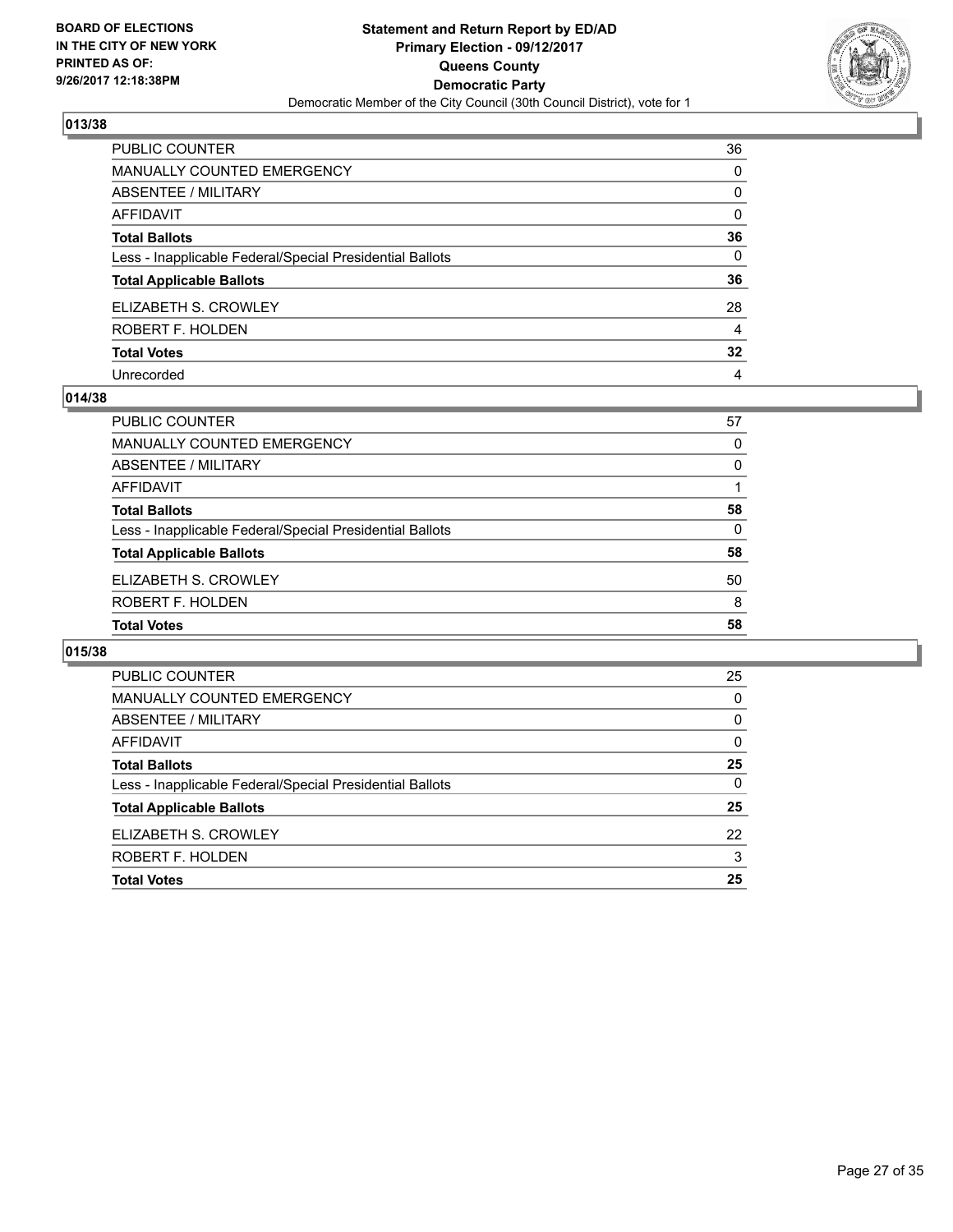

| PUBLIC COUNTER                                           | 71 |
|----------------------------------------------------------|----|
| <b>MANUALLY COUNTED EMERGENCY</b>                        | 0  |
| ABSENTEE / MILITARY                                      | 2  |
| <b>AFFIDAVIT</b>                                         |    |
| <b>Total Ballots</b>                                     | 74 |
| Less - Inapplicable Federal/Special Presidential Ballots | 0  |
| <b>Total Applicable Ballots</b>                          | 74 |
| ELIZABETH S. CROWLEY                                     | 59 |
| ROBERT F. HOLDEN                                         | 14 |
| <b>GUY GIARRIZZO (WRITE-IN)</b>                          |    |
| <b>Total Votes</b>                                       | 74 |

## **017/38**

| PUBLIC COUNTER                                           | 67 |
|----------------------------------------------------------|----|
| <b>MANUALLY COUNTED EMERGENCY</b>                        | 0  |
| ABSENTEE / MILITARY                                      | 4  |
| AFFIDAVIT                                                | 0  |
| <b>Total Ballots</b>                                     | 71 |
| Less - Inapplicable Federal/Special Presidential Ballots | 0  |
| <b>Total Applicable Ballots</b>                          | 71 |
| ELIZABETH S. CROWLEY                                     | 58 |
| ROBERT F. HOLDEN                                         | 12 |
| CARL MANALO (WRITE-IN)                                   |    |
| <b>Total Votes</b>                                       | 71 |
|                                                          |    |

| <b>PUBLIC COUNTER</b>                                    | 58 |
|----------------------------------------------------------|----|
| MANUALLY COUNTED EMERGENCY                               | 0  |
| ABSENTEE / MILITARY                                      |    |
| AFFIDAVIT                                                |    |
| <b>Total Ballots</b>                                     | 60 |
| Less - Inapplicable Federal/Special Presidential Ballots | 0  |
| <b>Total Applicable Ballots</b>                          | 60 |
| ELIZABETH S. CROWLEY                                     | 41 |
| ROBERT F. HOLDEN                                         | 18 |
| <b>Total Votes</b>                                       | 59 |
| Unrecorded                                               | 1  |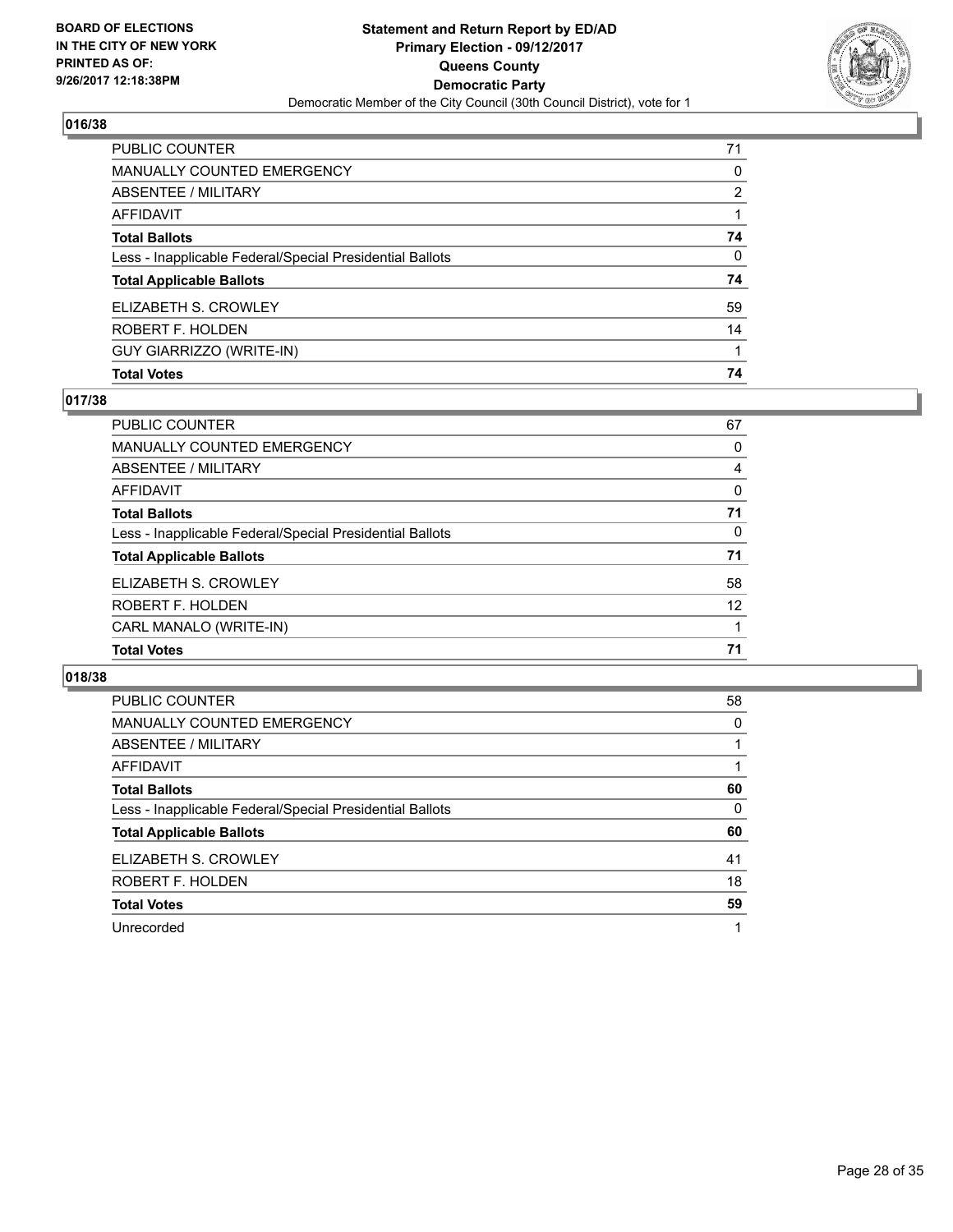

| <b>PUBLIC COUNTER</b>                                    | 64 |
|----------------------------------------------------------|----|
| MANUALLY COUNTED EMERGENCY                               | 0  |
| ABSENTEE / MILITARY                                      | 3  |
| AFFIDAVIT                                                | 0  |
| <b>Total Ballots</b>                                     | 67 |
| Less - Inapplicable Federal/Special Presidential Ballots | 0  |
| <b>Total Applicable Ballots</b>                          | 67 |
| ELIZABETH S. CROWLEY                                     | 51 |
| ROBERT F. HOLDEN                                         | 16 |
| <b>Total Votes</b>                                       | 67 |

## **021/38**

| PUBLIC COUNTER                                           | 57             |
|----------------------------------------------------------|----------------|
| <b>MANUALLY COUNTED EMERGENCY</b>                        | 0              |
| ABSENTEE / MILITARY                                      | 0              |
| <b>AFFIDAVIT</b>                                         | 0              |
| <b>Total Ballots</b>                                     | 57             |
| Less - Inapplicable Federal/Special Presidential Ballots | 0              |
| <b>Total Applicable Ballots</b>                          | 57             |
| ELIZABETH S. CROWLEY                                     | 41             |
| ROBERT F. HOLDEN                                         | 13             |
| RACHEL HONING (WRITE-IN)                                 |                |
| <b>Total Votes</b>                                       | 55             |
| Unrecorded                                               | $\overline{2}$ |

| <b>PUBLIC COUNTER</b>                                    | 75             |
|----------------------------------------------------------|----------------|
| <b>MANUALLY COUNTED EMERGENCY</b>                        | 0              |
| ABSENTEE / MILITARY                                      | 2              |
| AFFIDAVIT                                                | 0              |
| <b>Total Ballots</b>                                     | 77             |
| Less - Inapplicable Federal/Special Presidential Ballots | 0              |
| <b>Total Applicable Ballots</b>                          | 77             |
| ELIZABETH S. CROWLEY                                     | 61             |
| ROBERT F. HOLDEN                                         | 14             |
| <b>Total Votes</b>                                       | 75             |
| Unrecorded                                               | $\overline{2}$ |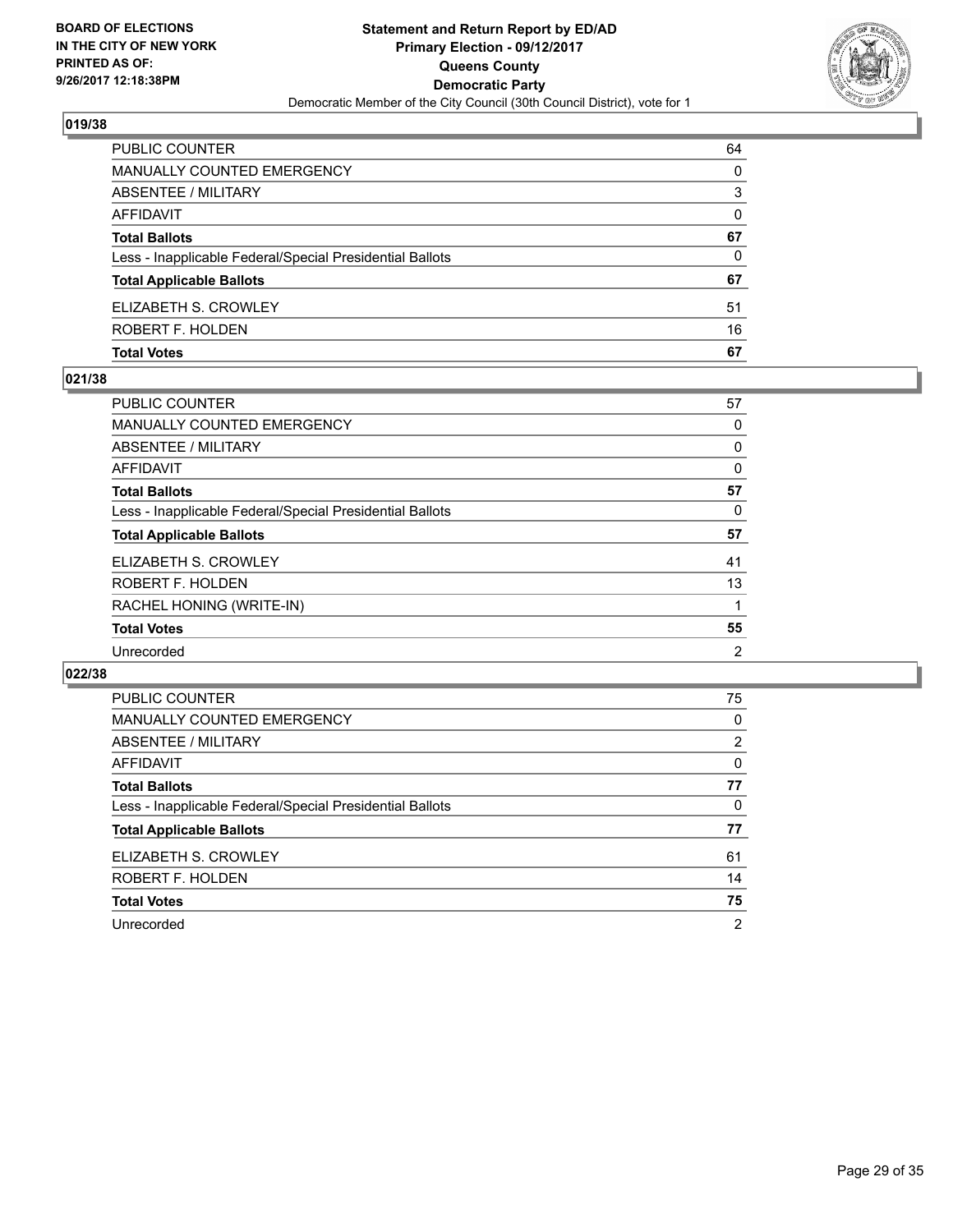

| <b>PUBLIC COUNTER</b>                                    | 49             |
|----------------------------------------------------------|----------------|
| <b>MANUALLY COUNTED EMERGENCY</b>                        | 0              |
| ABSENTEE / MILITARY                                      | 0              |
| AFFIDAVIT                                                |                |
| <b>Total Ballots</b>                                     | 50             |
| Less - Inapplicable Federal/Special Presidential Ballots | 0              |
| <b>Total Applicable Ballots</b>                          | 50             |
| ELIZABETH S. CROWLEY                                     | 37             |
| ROBERT F. HOLDEN                                         | 10             |
| NIDIA VELAZQUEZ (WRITE-IN)                               |                |
| <b>Total Votes</b>                                       | 48             |
| Unrecorded                                               | $\overline{2}$ |

#### **024/38**

| <b>PUBLIC COUNTER</b>                                    | 47 |
|----------------------------------------------------------|----|
| MANUALLY COUNTED EMERGENCY                               | 0  |
| ABSENTEE / MILITARY                                      | 0  |
| AFFIDAVIT                                                | 0  |
| <b>Total Ballots</b>                                     | 47 |
| Less - Inapplicable Federal/Special Presidential Ballots | 0  |
| <b>Total Applicable Ballots</b>                          | 47 |
| ELIZABETH S. CROWLEY                                     | 42 |
| ROBERT F. HOLDEN                                         | 4  |
| <b>Total Votes</b>                                       | 46 |
| Unrecorded                                               |    |

| <b>PUBLIC COUNTER</b>                                    | 62       |
|----------------------------------------------------------|----------|
| MANUALLY COUNTED EMERGENCY                               | 0        |
| ABSENTEE / MILITARY                                      | $\Omega$ |
| AFFIDAVIT                                                | $\Omega$ |
| <b>Total Ballots</b>                                     | 62       |
| Less - Inapplicable Federal/Special Presidential Ballots | $\Omega$ |
| <b>Total Applicable Ballots</b>                          | 62       |
| ELIZABETH S. CROWLEY                                     | 58       |
| ROBERT F. HOLDEN                                         | 4        |
| <b>Total Votes</b>                                       | 62       |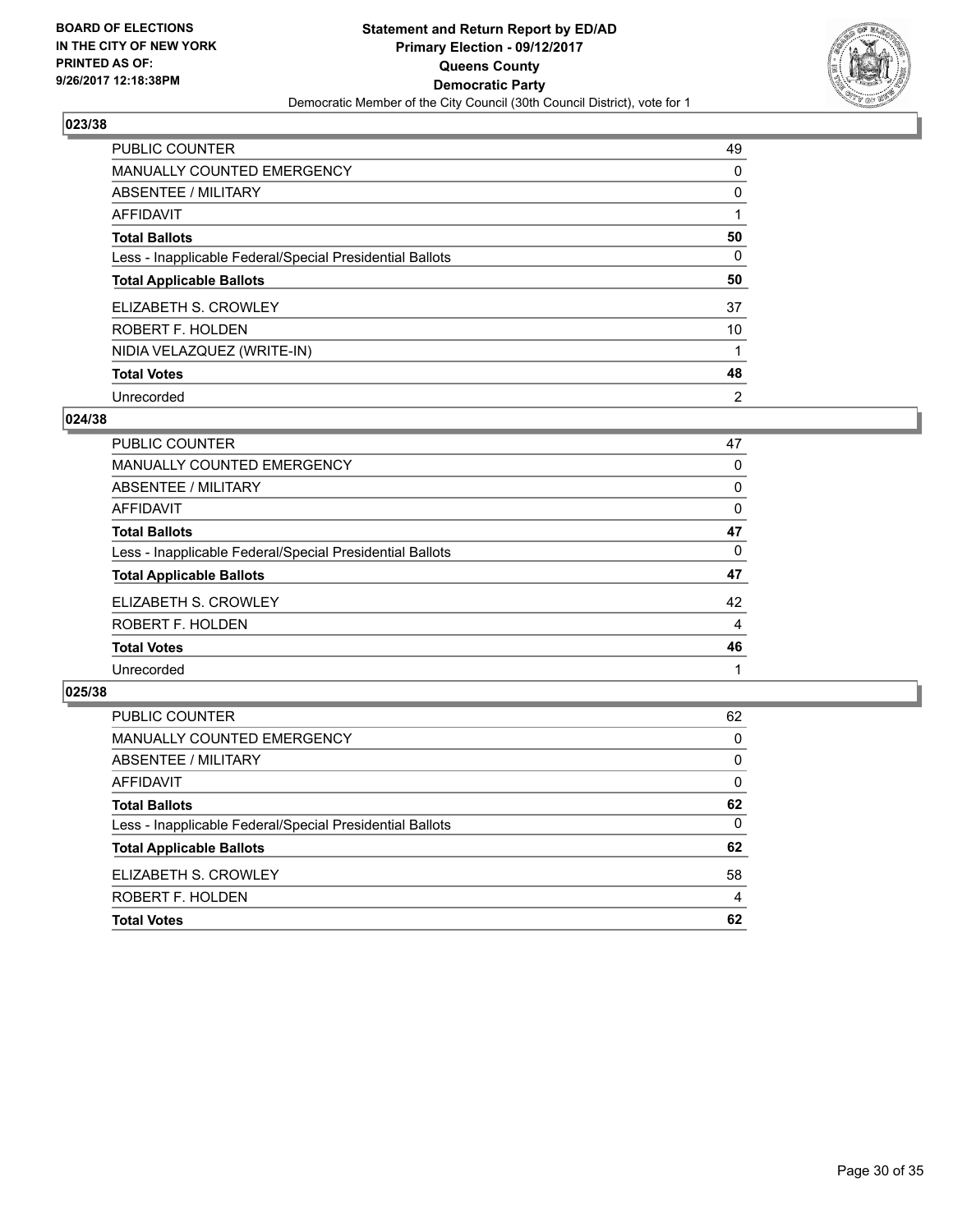

| PUBLIC COUNTER                                           | 55       |
|----------------------------------------------------------|----------|
| <b>MANUALLY COUNTED EMERGENCY</b>                        | $\Omega$ |
| <b>ABSENTEE / MILITARY</b>                               | 3        |
| <b>AFFIDAVIT</b>                                         | $\Omega$ |
| <b>Total Ballots</b>                                     | 58       |
| Less - Inapplicable Federal/Special Presidential Ballots | 0        |
| <b>Total Applicable Ballots</b>                          | 58       |
| ELIZABETH S. CROWLEY                                     | 47       |
| ROBERT F. HOLDEN                                         | 10       |
| <b>Total Votes</b>                                       | 57       |
| Unrecorded                                               |          |

#### **028/38**

| 84 |
|----|
| 0  |
| 5  |
| 0  |
| 89 |
| 0  |
| 89 |
| 62 |
| 23 |
| 85 |
| 4  |
|    |

| <b>PUBLIC COUNTER</b>                                    | 20 |
|----------------------------------------------------------|----|
| <b>MANUALLY COUNTED EMERGENCY</b>                        | 0  |
| ABSENTEE / MILITARY                                      | 0  |
| <b>AFFIDAVIT</b>                                         | 0  |
| <b>Total Ballots</b>                                     | 20 |
| Less - Inapplicable Federal/Special Presidential Ballots | 0  |
| <b>Total Applicable Ballots</b>                          | 20 |
| ELIZABETH S. CROWLEY                                     | 15 |
| ROBERT F. HOLDEN                                         | 2  |
| HELAL SHEIKH (WRITE-IN)                                  | 3  |
| <b>Total Votes</b>                                       | 20 |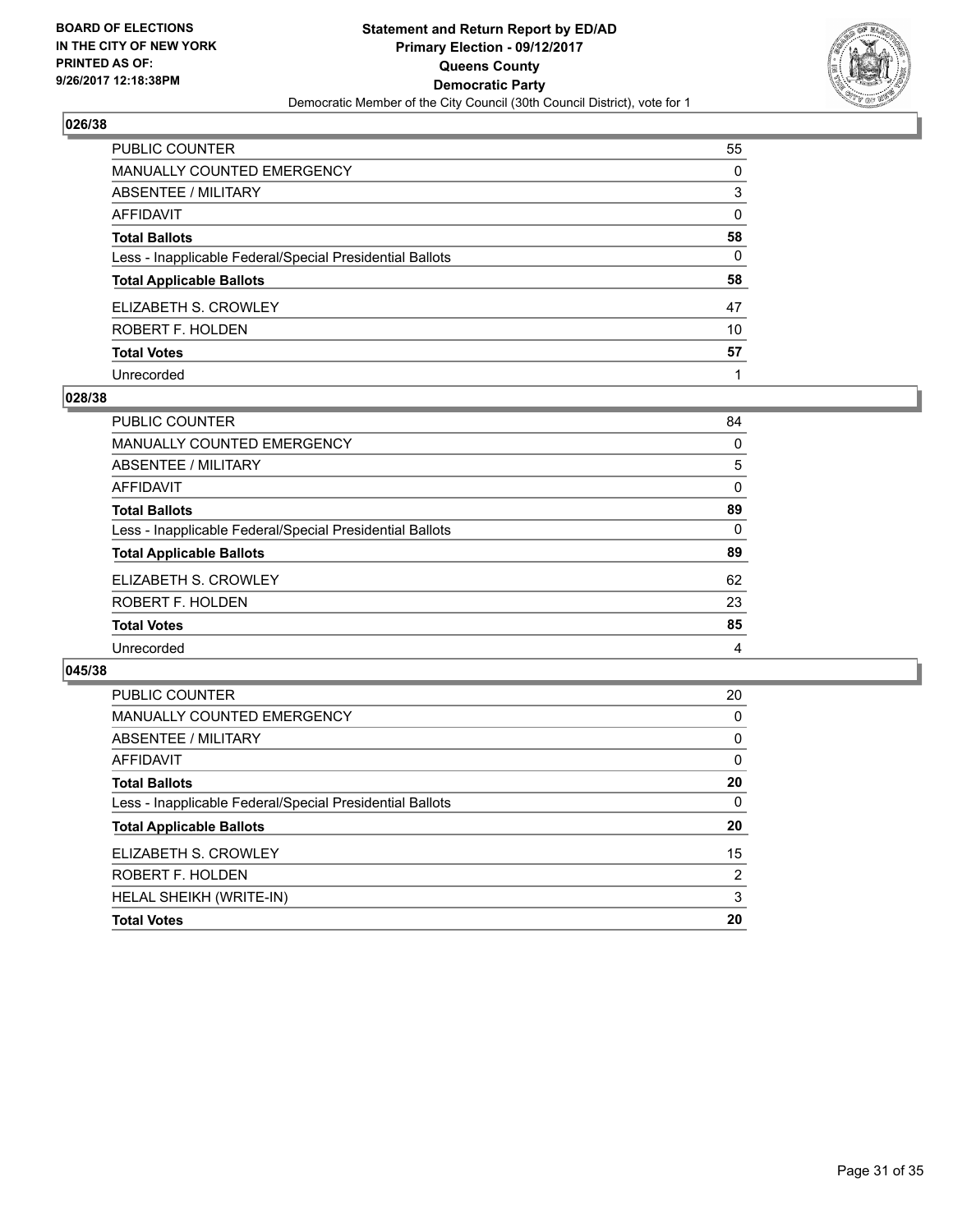

| 36 |
|----|
| 0  |
| 0  |
|    |
| 37 |
| 0  |
| 37 |
| 30 |
| 5  |
| 35 |
| 2  |
|    |

# **060/38 COMBINED into: 053/38**

#### **061/38 COMBINED into: 067/38**

## **065/38**

| <b>PUBLIC COUNTER</b>                                    | 53 |
|----------------------------------------------------------|----|
| <b>MANUALLY COUNTED EMERGENCY</b>                        | 0  |
| <b>ABSENTEE / MILITARY</b>                               | 2  |
| AFFIDAVIT                                                | 0  |
| <b>Total Ballots</b>                                     | 55 |
| Less - Inapplicable Federal/Special Presidential Ballots | 0  |
| <b>Total Applicable Ballots</b>                          | 55 |
| ELIZABETH S. CROWLEY                                     | 40 |
| ROBERT F. HOLDEN                                         | 9  |
| <b>Total Votes</b>                                       | 49 |
| Unrecorded                                               | 6  |

| PUBLIC COUNTER                                           | 38           |
|----------------------------------------------------------|--------------|
| MANUALLY COUNTED EMERGENCY                               | $\Omega$     |
| <b>ABSENTEE / MILITARY</b>                               |              |
| AFFIDAVIT                                                | $\Omega$     |
| <b>Total Ballots</b>                                     | 39           |
| Less - Inapplicable Federal/Special Presidential Ballots | $\mathbf{0}$ |
| <b>Total Applicable Ballots</b>                          | 39           |
| ELIZABETH S. CROWLEY                                     | 27           |
| ROBERT F. HOLDEN                                         | 12           |
| <b>Total Votes</b>                                       | 39           |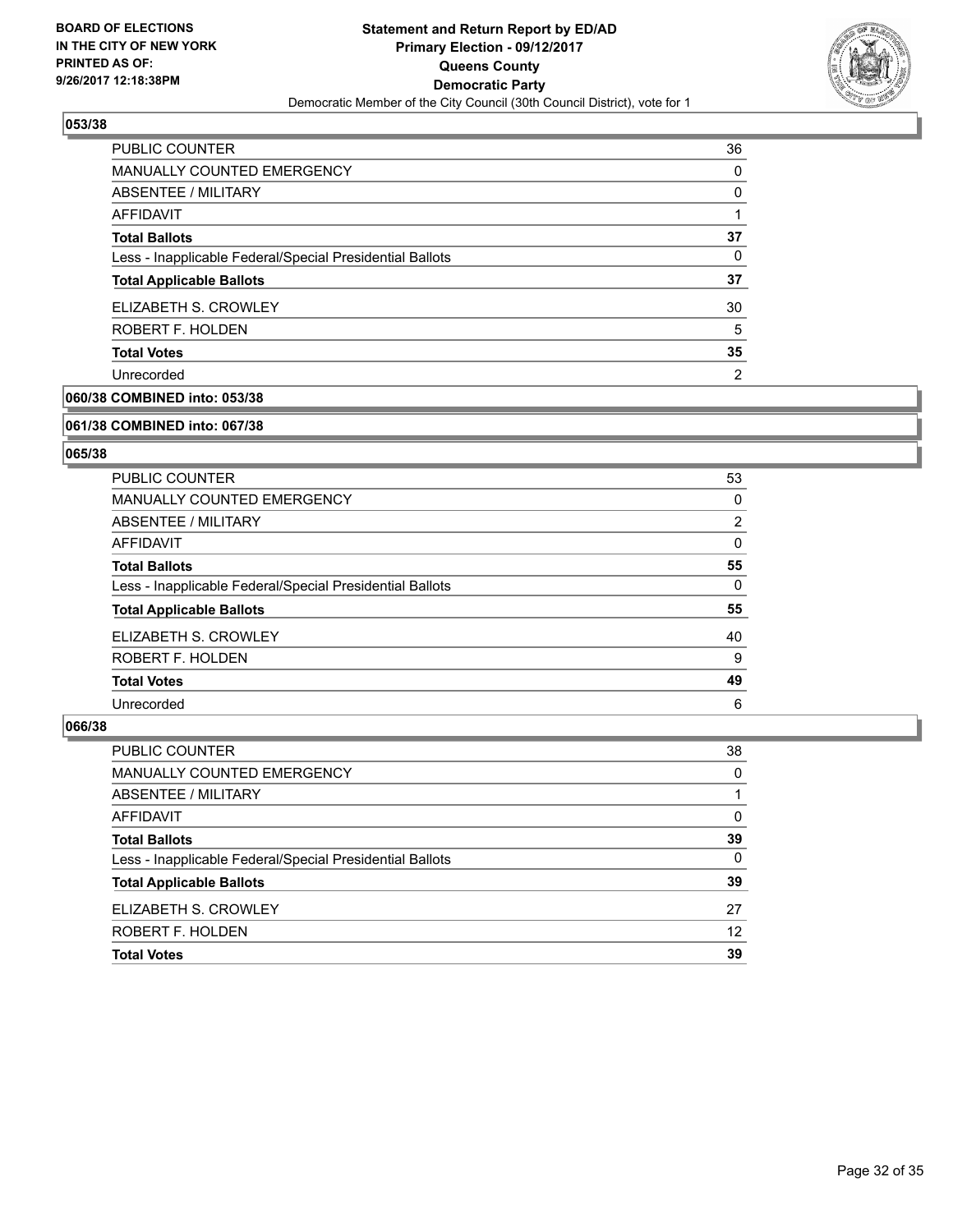

| <b>PUBLIC COUNTER</b>                                    | 67       |
|----------------------------------------------------------|----------|
| <b>MANUALLY COUNTED EMERGENCY</b>                        | 0        |
| ABSENTEE / MILITARY                                      | $\Omega$ |
| AFFIDAVIT                                                | 0        |
| <b>Total Ballots</b>                                     | 67       |
| Less - Inapplicable Federal/Special Presidential Ballots | 0        |
| <b>Total Applicable Ballots</b>                          | 67       |
| ELIZABETH S. CROWLEY                                     | 50       |
| ROBERT F. HOLDEN                                         | 16       |
| <b>Total Votes</b>                                       | 66       |
| Unrecorded                                               |          |

| <b>PUBLIC COUNTER</b>                                    | 33 |
|----------------------------------------------------------|----|
| <b>MANUALLY COUNTED EMERGENCY</b>                        | 0  |
| ABSENTEE / MILITARY                                      | 0  |
| AFFIDAVIT                                                |    |
| <b>Total Ballots</b>                                     | 34 |
| Less - Inapplicable Federal/Special Presidential Ballots | 0  |
| <b>Total Applicable Ballots</b>                          | 34 |
| ELIZABETH S. CROWLEY                                     | 26 |
| ROBERT F. HOLDEN                                         | 5  |
| <b>Total Votes</b>                                       | 31 |
| Unrecorded                                               | 3  |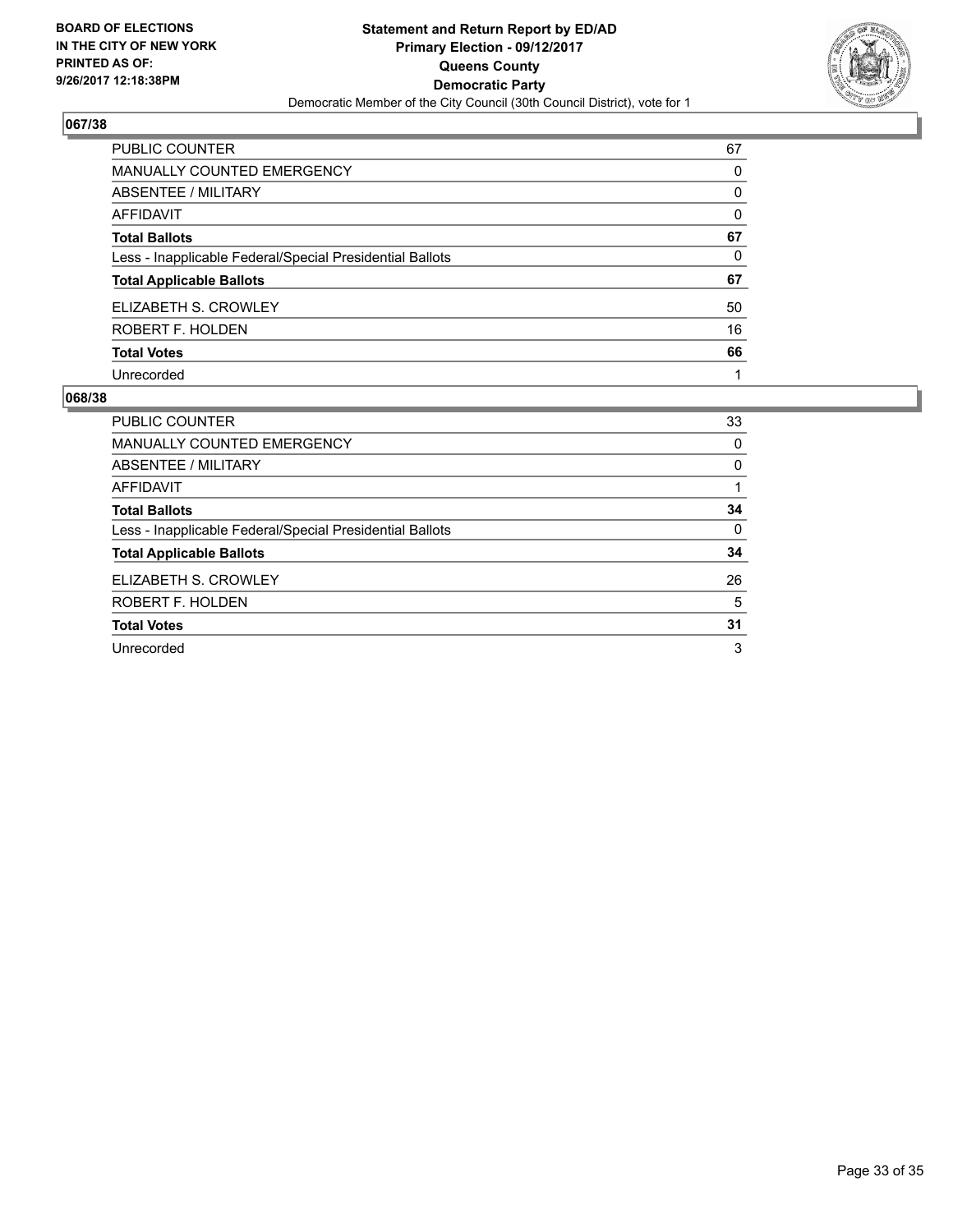

| PUBLIC COUNTER                                           | 8 |
|----------------------------------------------------------|---|
| MANUALLY COUNTED EMERGENCY                               | 0 |
| ABSENTEE / MILITARY                                      | 0 |
| AFFIDAVIT                                                | 0 |
| <b>Total Ballots</b>                                     | 8 |
| Less - Inapplicable Federal/Special Presidential Ballots | 0 |
| <b>Total Applicable Ballots</b>                          | 8 |
| ELIZABETH S. CROWLEY                                     | 6 |
| ROBERT F. HOLDEN                                         | 2 |
| <b>Total Votes</b>                                       | 8 |